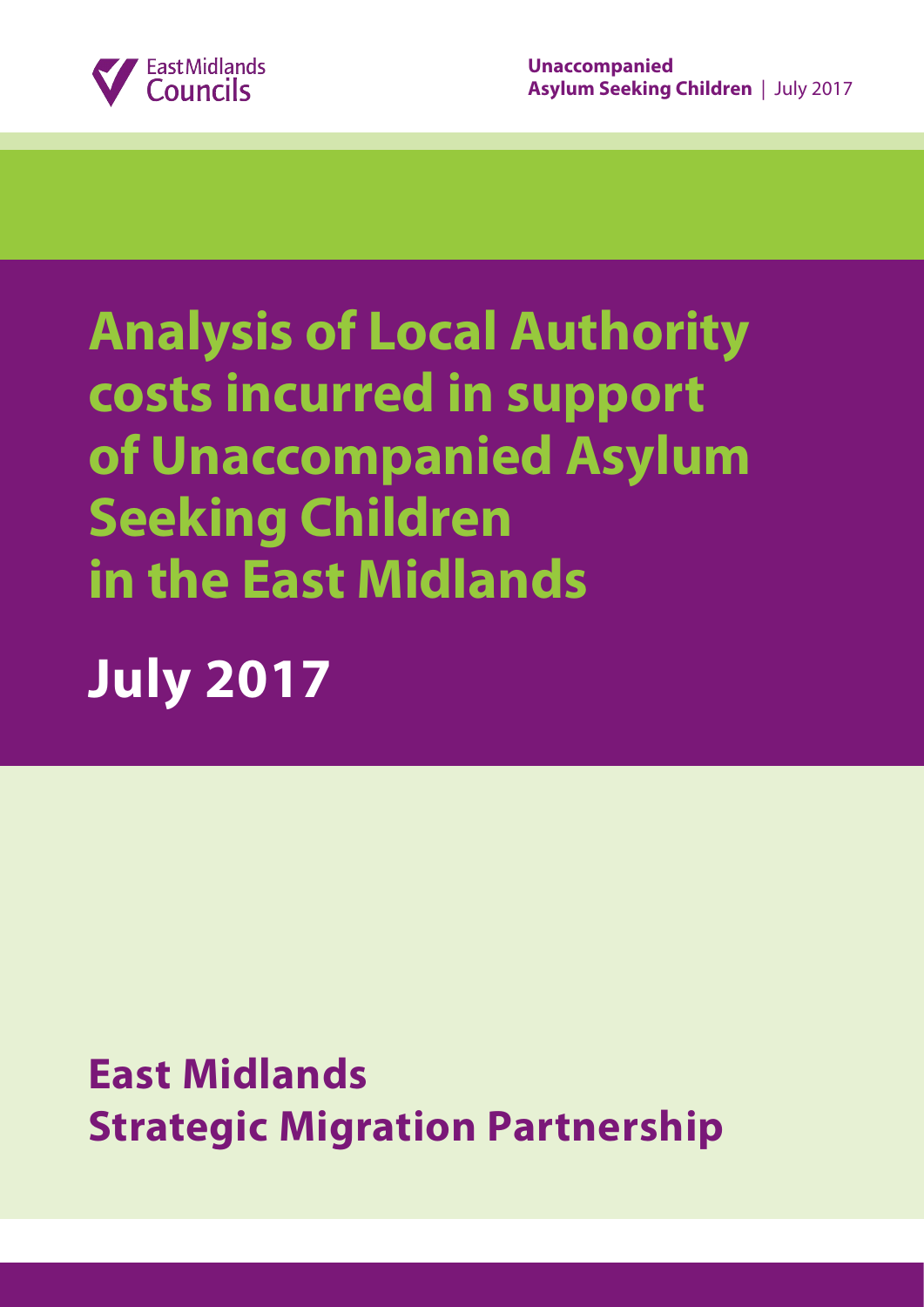

# **Analysis of Local Authority costs incurred in support of Unaccompanied Asylum Seeking Children in the East Midlands**

**July 2017**

**East Midlands Strategic Migration Partnership**

# **Table of Contents**

| 1. | <b>Foreword</b>                |                                                             | $\overline{2}$ |
|----|--------------------------------|-------------------------------------------------------------|----------------|
| 2. | <b>Introduction</b>            |                                                             | 3              |
| 3. | <b>Methodology</b>             |                                                             |                |
| 4. | <b>Results</b>                 |                                                             |                |
|    | Placement costs                |                                                             | 6              |
|    | Social work provision          |                                                             | 6              |
|    | Education                      |                                                             | 6              |
|    | Health                         |                                                             | 6              |
|    | Legal costs                    |                                                             | $\overline{7}$ |
|    | Miscellaneous additional costs |                                                             |                |
|    |                                | Full breakdown of regional UASC costs                       | $\overline{7}$ |
|    | Home Office UASC funding       |                                                             | 9              |
| 5. | <b>Conclusions</b>             |                                                             | 10             |
|    |                                | Comparison with other research                              | 11             |
|    |                                | Current and future pressures on Local Authority services    | 11             |
|    |                                | Increased funding for Unaccompanied Asylum Seeking Children | 13             |
|    | <b>Acknowledgements</b>        |                                                             | 13             |
| 6. | <b>Appendices</b>              |                                                             | 14             |
|    | Appendix A:                    | Examples of the impact of UASC on the VCS                   | 14             |
|    | Appendix B:                    | Children transferred under Dublin III Arrangements          | 16             |
|    | Appendix C:                    | Home Office UASC Funding Guidelines                         | 17             |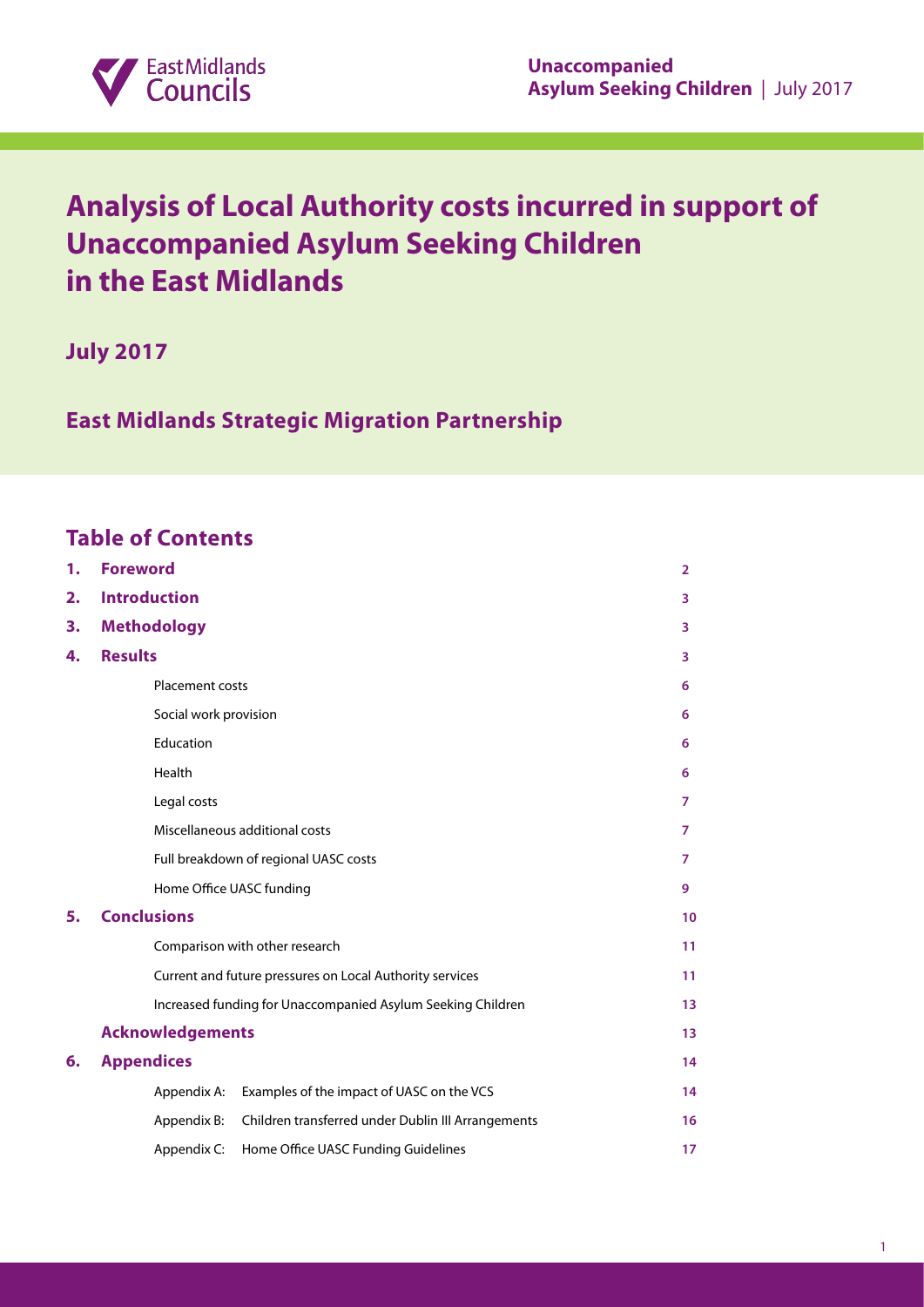

#### **1. Foreward**

**The following report confirms the actual costs incurred by Local Authorities in the East Midlands in providing care for Unaccompanied Asylum Seeking Children (UASC).**

 **The East Midlands was an early adopter of the National Transfer Scheme (NTS) for UASC and the region continues to be a willing participant, subject to on-going individual local authority agreement. At the time of writing, 53 unaccompanied asylum seeking children have been transferred via the NTS, principally from Kent and London Boroughs, but also within region from Northamptonshire and via 'Dubs Amendment' (section 67 of the Immigration Act 2016) transfers from France.**

**All upper tier local authorities within the East Midlands region have UASC care responsibilities, irrespective of participation in the NTS. Local Authorities and Home Office colleagues are in agreement that it is important to understand the actual costs incurred in looking after UASC and East Midlands Councils has therefore undertaken a comprehensive review to provide this information. The results of this analysis are included in this report.**

**In summary, the analysis has established the regional average 'UASC cost' to local authorities in the East Midlands of £55,194 per annum, against the weighted average Home Office reimbursement of £30,231. The current funding shortfall is therefore £24,963 per UASC per annum, with Home Office funding covering just over half (55%) of the actual costs incurred by local authorities.**

**This represents a considerable financial burden. Councils are meeting the shortfall (currently £7.46m per annum in the East Midlands) from already pressed Children's Services budgets, and while there have been some bids to the Controlling Migration Fund, this will not go anywhere near to addressing the deficit in funding.**

**The Home Office announcement of a review of UASC funding is welcomed and this review has been submitted to inform this work. The current inadequacy of funding, coupled with significant capacity constraints, will inevitably challenge on-going participation in the NTS scheme and so it is hoped that the Home Office will make available funding that covers the actual costs of supporting UASC going forward.**

> **Cllr Heather Smith** Chair Regional Migration Board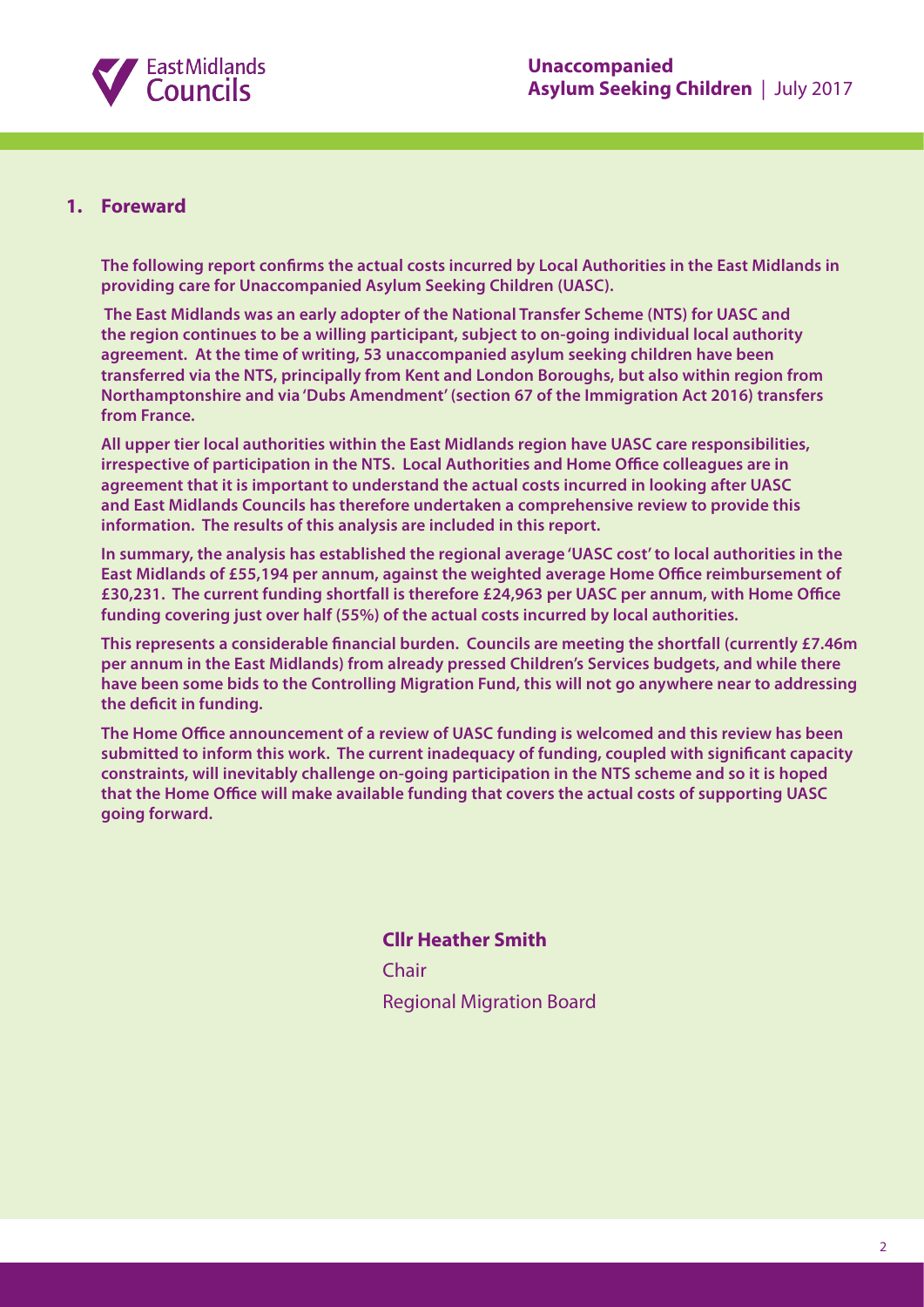

# **2. Introduction**

- **2.1** All of the upper tier local authorities within the East Midlands region**<sup>1</sup>** have unaccompanied asylum seeking children (UASC) in their care at the time of writing, with six of those nine authorities participating in the National Transfer Scheme (NTS).
- **2.2** This report sets out to establish a detailed analysis of the costs incurred by local authorities in support of UASC to determine a regional average cost, based on a snapshot of the total UASC cohort in local authority care within the region at the start of 2017. Data has been supplied by all nine upper tier authorities within the East Midlands, and represents a sample size of 299 unaccompanied children. Figures for the majority of the cost lines in the analysis were provided by the majority of local authorities, although data was not available from all authorities for every discrete cost line due to the structuring of internal budgets. The resulting regional average cost is compared to current Home Office funding in order to establish any differences between funding levels and actual costs incurred.

# **3. Methodology**

- **3.1** Research was undertaken to collect individual UASC cost data from all nine upper tier local authorities within the region under the following service areas:
	- **1.** Social Work
	- **2.** Placements
	- **3.** Education
	- **4.** Health
	- **5.** Legal
	- **6.** Miscellaneous
- **3.2** These data were reviewed, clarified and refined throughout the research process in order to ensure consistency of approach across the region. A regional average for UASC costs was calculated from these data sets across all identified cost lines, with a weighted average approach taken to placement costs based on the distribution of the current UASC population within each placement type.
- **3.3** The resulting regional average cost in supporting UASC was compared with current Home Office funding levels and the difference calculated, based on the total funding available for the current demographics within the regional UASC cohort.
- **3.4** The research methodology was designed to provide robust and verifiable results, and ensure that the conclusions are based on reliable evidence accurate as of the first half of 2017. The methodological approach taken is set out chronologically below:
	- **(i)** In November 2016, the Association of Directors of Children's Services (ADCS) published its Safeguarding Pressures Phase 5 – Special Thematic Report of Unaccompanied Asylum Seeking and Refugee Children**<sup>2</sup>** . As part of this report, the ADCS presented the results of a national survey undertaken to evaluate the costs of supporting UASC.
	- **(ii)** East Midlands local authority UASC lead officers were consulted in December 2016, and it was agreed to conduct a regional analysis of UASC costs. The individual sources of costs reported in the ADCS research were discussed and modified as appropriate for this region, further sources of costs were identified, and a spreadsheet of UASC costs was agreed for completion by all nine authorities.
	- **(iii)** Local authorities populated the East Midlands costs spreadsheet with their individual financial data and initial returns were submitted to the Strategic Migration Partnership by the end of February 2017. Preliminary clarifications were sought and provided.
	- **(iv)** Initial results were reviewed and discussed with local authority UASC lead officers in March 2017 and a process of further refinement of the data sets agreed.
	- **(v)** Through March and April, the Strategic Migration Partnership met with each local authority UASC lead officer individually, with support from local authority finance officers as appropriate, to review, refine and confirm each cost line within the individual spreadsheets.

2 Safeguarding Pressures Phase 5 – Special Thematic Report of Unaccompanied Asylum Seeking and Refugee Children" (Nov 2016) The Association of Directors of Children's Services Ltd. http://adcs.org.uk/assets/documentation/ADCS\_UASC\_Report\_Final\_FOR\_PUBLICATION.pdf

<sup>1</sup> Derby City Council, Derbyshire County Council, Leicester City Council, Leicestershire County Council, Lincolnshire County Council, Northamptonshire County Council, Nottingham City Council, Nottinghamshire County Council, Rutland County Council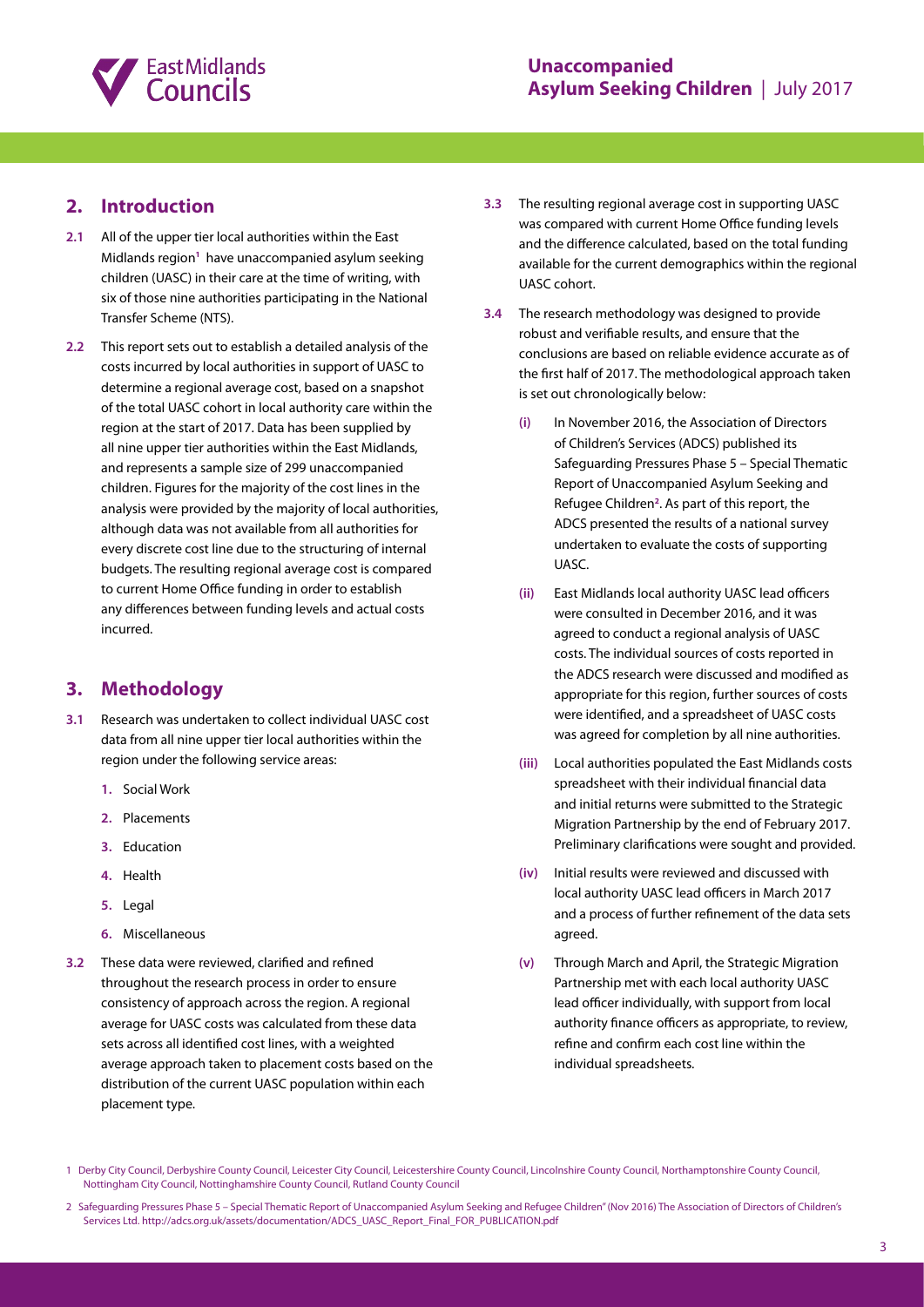

- **(vi)** Based on the refined and verified data sets, the regional average for each cost line and a weighted average placement cost were calculated. These figures were then combined to produce the overall regional average cost per UASC per annum.
- **(vii)** The weighted average Home Office UASC funding available to the region was calculated based on the established funding criteria (Legacy cases aged under 16, Legacy cases aged 16-17, National Rate/ Kent Referrals cases aged under 16, National Rate/ Kent Referrals cases aged 16-17). The resultant average Home Office funding level was compared with the regional average UASC costs and the difference calculated.
- **(viii)** Additional information and data in relation to Dublin III cases and costs incurred by Voluntary and Community Sector organisations within the region were included for wider context.
- **(ix)** The draft report was circulated to all contributing local authorities for comment and review, and the report finalised.
- **3.5** Comparison of the local authority data sets showed significant variance across a number of cost lines as well as overall average UASC costs for individual local authorities. The calculation of an average for each cost line across the data sets helps to mitigate the impact of any substantial variation in particular data points on the overall regional average cost.
- **3.6** The costs reported below may not entirely reflect previous local authority funding returns to the Home Office. The data provided for this analysis were intended to identify the full costs (i.e. all available significant costs) associated with local authority support of UASC, and included

costs currently excluded under Home Office funding criteria (e.g. education and health costs). Moreover, in their returns to the Home Office, some local authorities have not provided a full cost analysis over and above the funding ceiling. A request for greater clarity in the Home Office guidance outlining what is eligible for inclusion in UASC funding claims has arisen through this work. In the course of this analysis, several local authorities have identified additional UASC costs that will be included in future Home Office returns.

# **4. Results**

- **4.1** Data from all nine upper tier local authorities were collated and an average cost for each cost line within the various service areas was calculated. In order to calculate the average placement cost, the average cost of each placement type was calculated and the regional distribution of UASC in each type of placement used to determine a weighted average placement cost for the region based on the current dispersion. The resulting regional average costs are tabulated below (Table 1).
- **4.2** Local authorities have adopted a conservative approach to identifying costs. Some cost lines were inaccessible to individual local authorities even where costs were known to occur. This was due to the structuring of budgets, particularly where recorded in other (non-social care) departmental budgets, and the resources available to access costs within the scope of this research.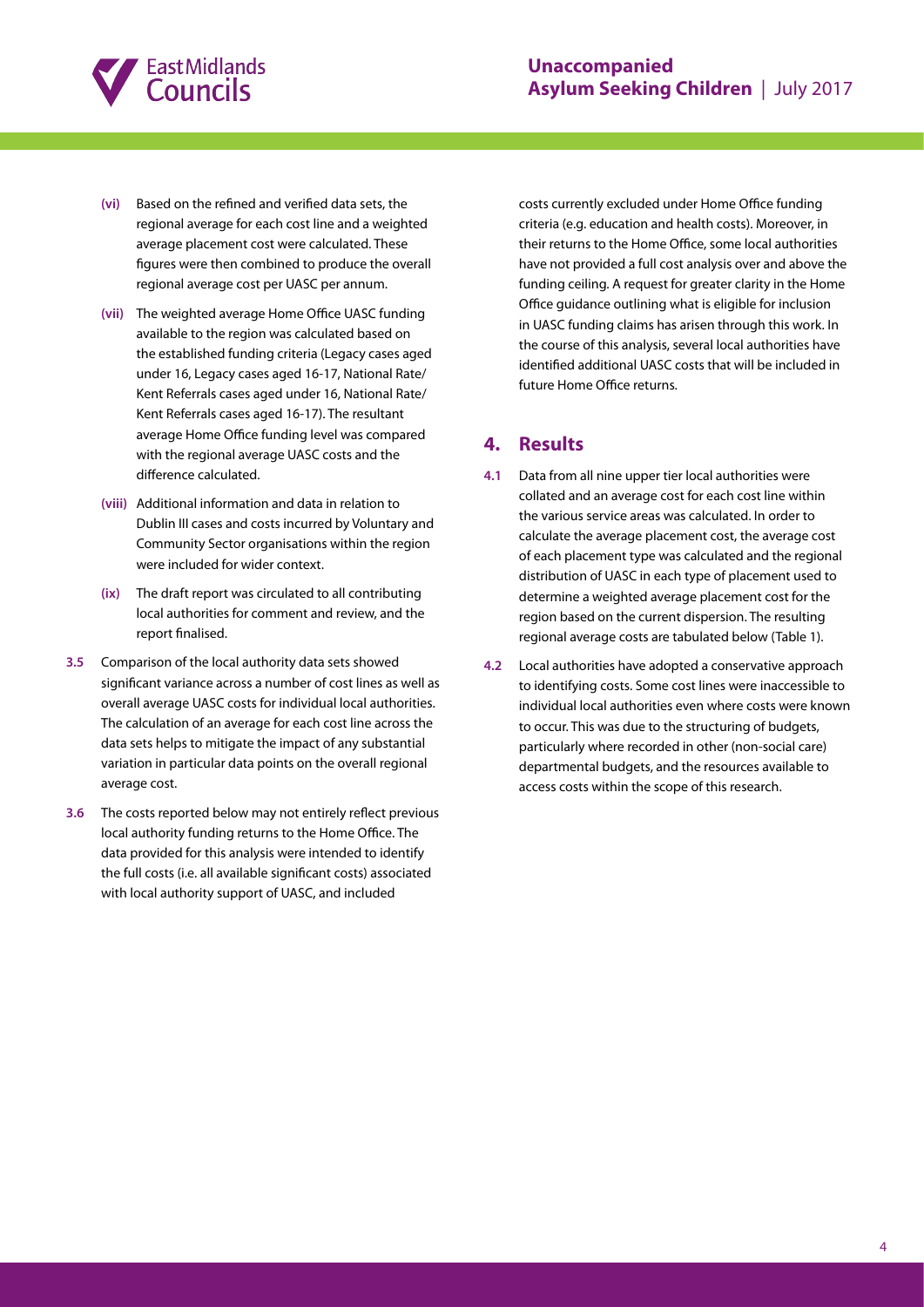

# **Table 1:**

Regional average total cost per UASC and breakdown across UASC support services, based on individual local authority costs data provided by all nine upper tier authorities within the East Midlands. (A more detailed breakdown of unit costs is provided in Table 2).

| <b>Service provided</b>                                                                                                                   | <b>Nature of costs</b>                                                                                                                                                                                                         | <b>Average Cost (per UASC</b><br>per annum) |
|-------------------------------------------------------------------------------------------------------------------------------------------|--------------------------------------------------------------------------------------------------------------------------------------------------------------------------------------------------------------------------------|---------------------------------------------|
| 1. Social Work<br>(including assessment, care planning and case<br>management)                                                            | Staff salaries (Team Manager, Social Workers,<br>Independent Reviewing Officers, administrators,<br>agency staff etc.), Referral process, Age Assessment<br>processes (including cases that do not lead to LA<br>care), Travel | £8,454                                      |
| 2. Placements<br>(foster care, residential, and semi-independent<br>living)                                                               | Placement finding services, placement costs<br>(staffing, payments to foster carers, fostering<br>panels, training), Miscellaneous payments<br>(personal allowance, birthday and religious festival<br>payments etc.)          | £40,850                                     |
| 3. Education<br>(costs incurred by LAs directly in support of<br>UASC education, not including mainstream<br>school provision)            | Virtual school support and staff costs, school<br>integration support, educational equipment, ESOL<br>provision                                                                                                                | £3,396                                      |
| 4. Health<br>(costs incurred by LAs directly in support of<br>UASC health, not including costs incurred by<br><b>CCGs or NHS England)</b> | Initial Health Assessments and Review Health<br>Assessments, Public Health Nursing Services,<br>Mental health support identified but costs difficult<br>to quantify (see comments below)                                       | £701                                        |
| 5. Legal                                                                                                                                  | Age assessment challenges, Judicial Reviews, Care<br>proceedings                                                                                                                                                               | £896                                        |
| 6. Miscellaneous                                                                                                                          | Interpreters, advocacy and children's rights,<br>funding for VCS services and support                                                                                                                                          | £897                                        |
| <b>Total local authority costs</b>                                                                                                        | <b>Regional average cost incurred by local</b><br>authorities in support and care of one UASC per<br>annum                                                                                                                     | £55,194                                     |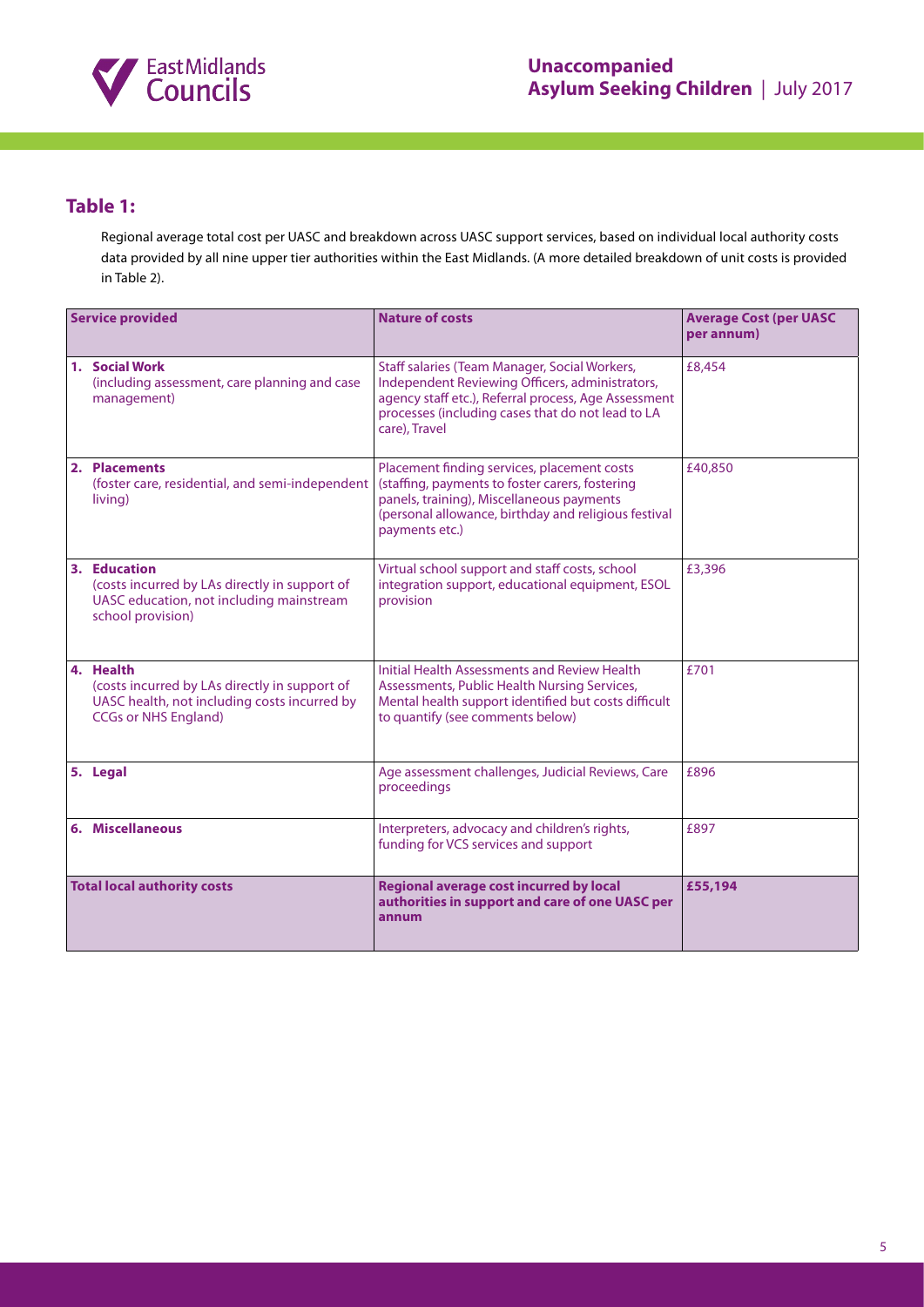

#### **Placement costs**

**4.3** The results demonstrate that the service which incurs the greatest cost to local authorities, accounting for almost three-quarters (74.0%) of total UASC costs, is the provision of placements for the children and young people. Just over half (50.7%) of the UASC cohort are placed in independent foster placements (average cost of under 16 years old independent foster placement is £39,272; average cost of 16-17 years old independent foster placement is £42,654). Around a further third (36.5%) of the cohort are placed in semi-independent living accommodation (average cost for semi-independent living placements is £35,445). One in ten (10.5%) children and young people are placed with local authority foster carers (average cost of under 16 years old in-house foster placement is £21,200; average cost of 16-17 years old in-house foster placement is £23,595; these are the only placement types which do not in themselves exceed the average Home Office funding per UASC, cf. Table 3, below). Demand for suitable UASC foster care far outstrips the supply of in-house foster placements, necessitating the substantial utilisation of independent foster placements. Only a very small minority (2.4%) are placed in the most expensive placement type, registered children's home accommodation (with an average cost per placement of £133,491 per annum).

#### **Social work provision**

- **4.4** Social work provision is the second most expensive service provided by local authorities to UASC, with the majority of these costs (92.1 %) derived from staff salaries. Premises costs, finance officer contributions and senior manager costs (above Team Manager Grade) have not been included. Indicative costs based on one local authority's data for the Service Manager and Strategic Manager's combined percentage contribution to UASC support was calculated to be £369.00 per UASC per annum. Similarly, for another local authority, indicative costs for Principal Accountant for People Services Directorate contribution was calculated to be £309.00 per UASC per annum. These two indicative costs combined would add an additional £678.00 per UASC per year. Moreover, there are likely to be other senior managers and finance officers contributing to local authority support of UASC which represent further staffing overheads.
- **4.5** Due to fluctuations in demand and difficulties reported in recruiting suitably qualified social workers, almost half (44.4%) of local authorities' staffing costs include agency staff. For these local authorities, agency social workers comprise, on average, 30% of the workforce. Agency staffing incurs higher costs than staff employed directly

by local authorities (agency social workers costs are, on average, 68% higher than in-house social worker salaries). Given the difficulties in social worker recruitment, any increase in UASC numbers would likely require the employment of additional agency staff, increasing further the costs of supporting UASC.

#### **Education**

**4.6** The largest component (35.2%) of local authority educational costs is the provision of virtual schools, including staff and equipment. Support for further education and colleges, as well as the provision of ESOL are identified as the two other main direct educational costs to local authorities. School places are funded from the Dedicated School Grant (DSG) and are not included here. However, for in-year admissions (i.e. if the UASC is not included in the October census) the school does not receive any DSG funding and will incur costs directly in support of the unaccompanied child (funding factors relevant to UASC would include basic entitlement, LAC, low prior attainment, and education as an additional language). One local authority calculated indicative costs for secondary school years 10 and 11 as £8,995 per pupil. However, this is likely to vary across local authorities with different local funding formulas.

#### **Health**

**4.7** Access to health services data was problematic for the majority of local authorities within the region. Where Children in Care nurses or similar are commissioned by the local authority, costs for Initial and Review Health Assessments were provided and constitute the majority of the local authority health costs identified in this research. Local authority Public Health costs for Nursing Services (School Health) were also identified. There was an acknowledgement that mental health provision is likely to be a significant factor in UASC support in the future, but little information on current demand was available. Average costs for an initial mental health assessment by local authority commissioned services were calculated to be £481.67 per UASC, with estimated costs for ongoing psychiatric support potentially running into the thousands of pounds per child. Whilst in most cases it was not possible to assess the current demand for these services, data from one local authority indicated that on-going CAMHS support to one UASC in their care (2.4% demand) equated to £2,100 for a total of 6 sessions with the young person and 4 consultations with his carers. Further costs to the local CAMHS service was incurred in support of a second UASC placed in that area but under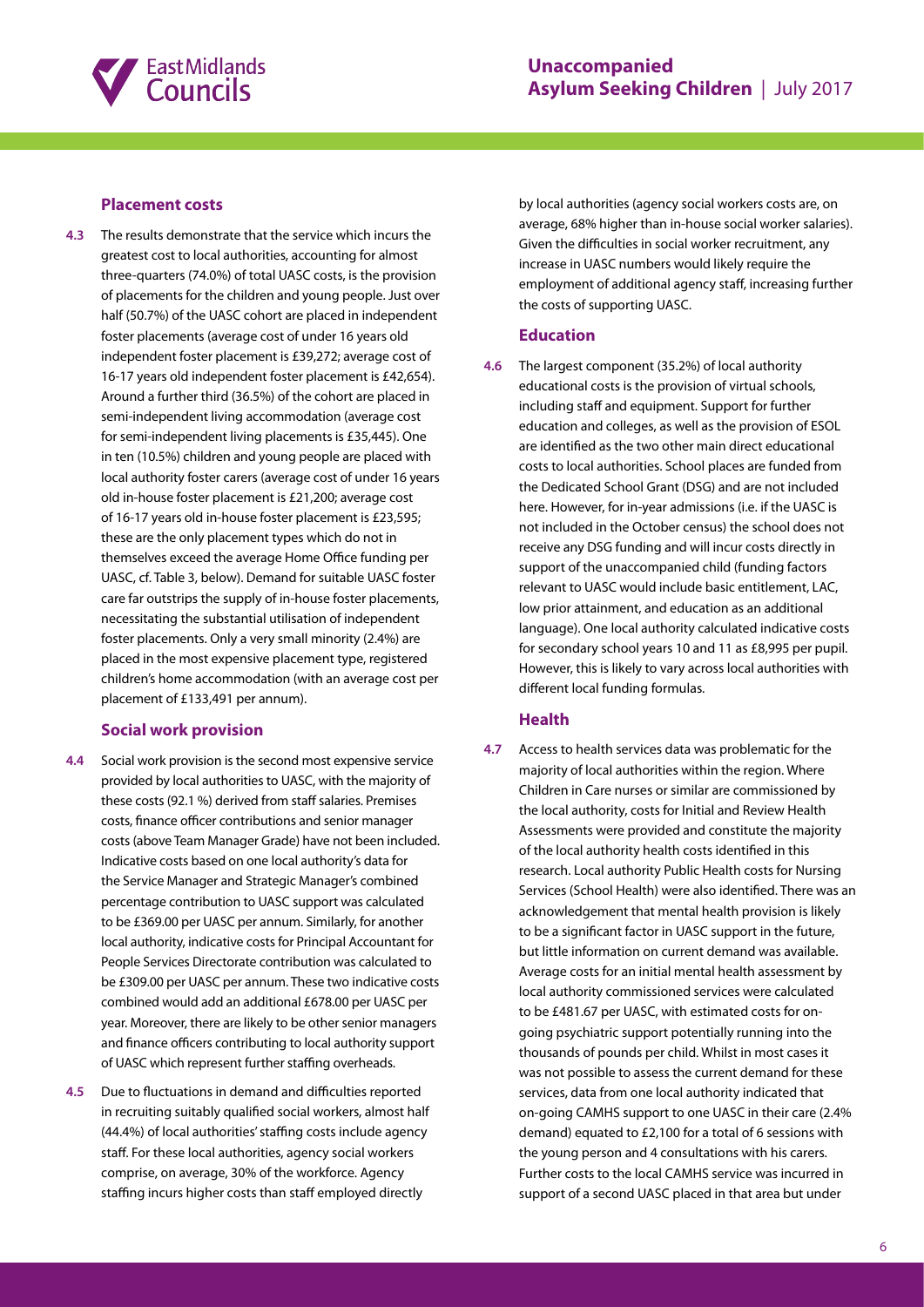

the care of a different local authority. As UASC mental health needs (Post Traumatic Stress Disorder for example) emerge more fully, associated costs to local authorities could be a significant additional factor.

**4.8** The regional average health cost therefore is a conservative estimate of current health costs borne by local authorities, and is likely to increase significantly in the future. It also takes no account of costs incurred by partner health agencies supporting UASC, NHS England and local CCGs. NHSE advised that local authorities were best placed to obtain financial data from providers for the services in their areas as each have different costs that they attach to items of service, (e.g. immunisations, initial GP and dental appointments, follow-up appointments). However, this research was unable to obtain data from health providers, due at least in part to the complexity of health service provision. As indicative costs: for GP registration, £600 per child is allowed within the Syrian VPRS funding guidelines; and £2,000 per child for secondary health care (including mental health).

#### **Legal costs**

**4.9** Legal costs incurred by local authorities included responding to challenges to age assessments, Judicial

Reviews, and enacting care proceedings. Access to UASC legal costs was problematic for some local authority UASC lead officers where costs relating to individual UASC were recorded in other departmental budgets outside of Children's Services and therefore not necessarily readily identifiable as relating to UASC cases. The regional average legal cost therefore is likely to be a conservative estimate of the true costs to local authorities. Legal Aid is available for legal costs associated with asylum applications.

#### **Miscellaneous additional costs**

**4.10** Various miscellaneous costs were identified, the largest component (57.0%) being the provision of interpreters (including meetings with social work staff, home visits, medical appointments, education, child protection, and immigration matters). Children's Rights Officers, advocacy, and Voluntary and Community Sector support services were sources of additional costs for a number of local authorities. Appendix A provides examples of VCS support within the region.

#### **Full breakdown of regional UASC costs**

**4.11** A full breakdown of costs under each of the service areas provided to UASC is given in Table 2, below.

# **Table 2:**

Full breakdown of average regional UASC costs

|                  | <b>Service Provided</b>             | <b>Regional Average</b><br><b>Unit Cost (per</b><br><b>UASC</b> per year) | <b>Notes</b>                                               |
|------------------|-------------------------------------|---------------------------------------------------------------------------|------------------------------------------------------------|
| 1.0              | <b>Social Work</b>                  |                                                                           |                                                            |
| 1.1              | Referral process and allocation     | £546                                                                      |                                                            |
| 1.2              | Social Work Management              | £1,092                                                                    |                                                            |
| 1.3              | Social Workers (non-agency)         | £3,602                                                                    |                                                            |
| 1.4              | Ind. Reviewing Officer (non-agency) | £988                                                                      |                                                            |
| 1.5              | Social work support staff           | £1,202                                                                    |                                                            |
| 1.6              | <b>Trafficking Assessment</b>       |                                                                           | Where applicable, included in other cost lines             |
| 1.7 <sub>z</sub> | <b>CSE risk assessment</b>          | ٠                                                                         | Where applicable, included in other cost lines             |
| 1.8              | If Missing, return interviews       |                                                                           | Currently considered low likelihood, costs not<br>included |
| 1.9 <sub>2</sub> | <b>Merton Age Assessment</b>        | £328                                                                      | Including costs incurred not leading to LA care            |
| 1.10             | Staff mileage costs                 | £337                                                                      |                                                            |
| 1.11             | <b>Agency Staffing</b>              | £359                                                                      | Agency social workers and IROs                             |
|                  | Social work sub-total               | £8,454                                                                    |                                                            |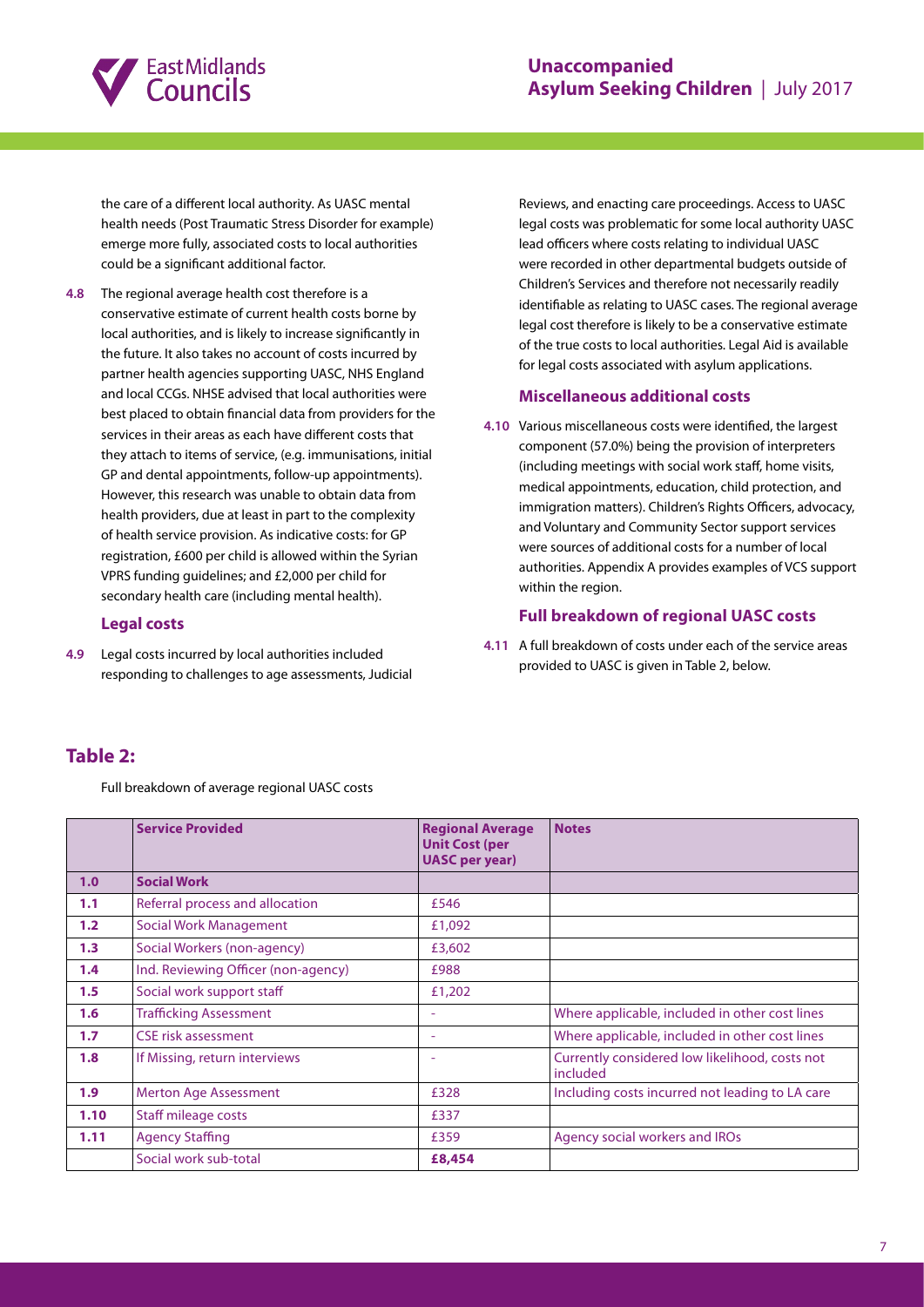

| 2.0 | <b>Placements</b>                        |         |                                                                      |
|-----|------------------------------------------|---------|----------------------------------------------------------------------|
| 2.1 | <b>Placement finding</b>                 | £93     |                                                                      |
| 2.2 | Placement Costs <sup>3</sup>             |         | weighted average placement costs                                     |
|     | In-house foster care placement (U16)     | £1,147  | average cost per annum = $£21,200,5.41%$ of<br>current UASC cohort   |
|     | In-house foster care placement (16-17)   | £1,196  | average cost per annum = $£23,595, 5.07%$ of<br>current UASC cohort  |
|     | Independent foster placement (U16)       | £8,228  | average cost per annum = $£39,272,20.95%$ of<br>current UASC cohort  |
|     | Independent foster placement (16-17)     | £12,681 | average cost per annum = £42,654, 29.73% of<br>current UASC cohort   |
|     | Residential (U16)                        | £0      | 0% of current UASC cohort                                            |
|     | Residential (16-17)                      | £3,164  | average cost per annum = $£133,491, 2.37%$ of<br>current cohort      |
|     | Semi-Independent Living                  | £12,934 | average cost per annum = $£35,445,36.49%$ of<br>current UASC cohort  |
| 2.3 | Miscellaneous payments                   | £1,407  | personal allowance, birthday and religious festival<br>payments etc. |
|     | Placements sub-total                     | £40,850 |                                                                      |
| 3.0 | <b>Education</b>                         |         |                                                                      |
| 3.1 | Virtual school support                   | £1,197  |                                                                      |
| 3.2 | Primary or secondary school place        | £39     | Additional costs, not including Dedicated School<br>Grant            |
| 3.3 | <b>Further Education/College</b>         | £690    |                                                                      |
| 3.4 | Alternative/PRU/special school           | £237    |                                                                      |
| 3.5 | <b>Other Education Provision</b>         | £375    |                                                                      |
| 3.6 | EHC assessment & SEND provision          | £0      |                                                                      |
| 3.7 | Equipment to support education           | £330    |                                                                      |
| 3.8 | <b>ESOL training</b>                     | £528    |                                                                      |
|     | <b>Education sub-total</b>               | £3,396  |                                                                      |
| 4.0 | <b>Health</b>                            |         |                                                                      |
| 4.1 | <b>Initial Health assessment</b>         | £435    |                                                                      |
| 4.2 | <b>Review Health Assessment (annual)</b> | £160    |                                                                      |
| 4.3 | Mental health support - CAMHS            | £65     | CAMHS initial assessment and further support                         |
| 4.4 | Nursing Services (School Health)         | £41     | <b>Public Health</b>                                                 |
|     | Health sub-total                         | £701    |                                                                      |
| 5.0 | <b>Legal</b>                             |         |                                                                      |
| 5.1 | <b>Combined legal costs</b>              | £896    | Age assessment challenges, JRs, and Care<br>proceedings              |
|     | Legal costs sub-total                    | £896    |                                                                      |
| 6.0 | <b>Miscellaneous</b>                     |         |                                                                      |
| 6.1 | Interpreters                             | £511    |                                                                      |
| 6.2 | Advocacy and children's rights           | £148    |                                                                      |
| 6.3 | VCS services and support (LA-funded)     | £238    |                                                                      |
|     | Miscellaneous costs sub-total            | £897    |                                                                      |
|     |                                          |         |                                                                      |
|     | <b>Regional Average Total LA Costs</b>   | £55,194 | per UASC per annum                                                   |

3 Placement Costs: The regional average cost of each placement type adjusted for the current percentage dispersal of the regional UASC cohort across the various types of placement, producing the weighted average placement cost contribution per UASC for each placement type.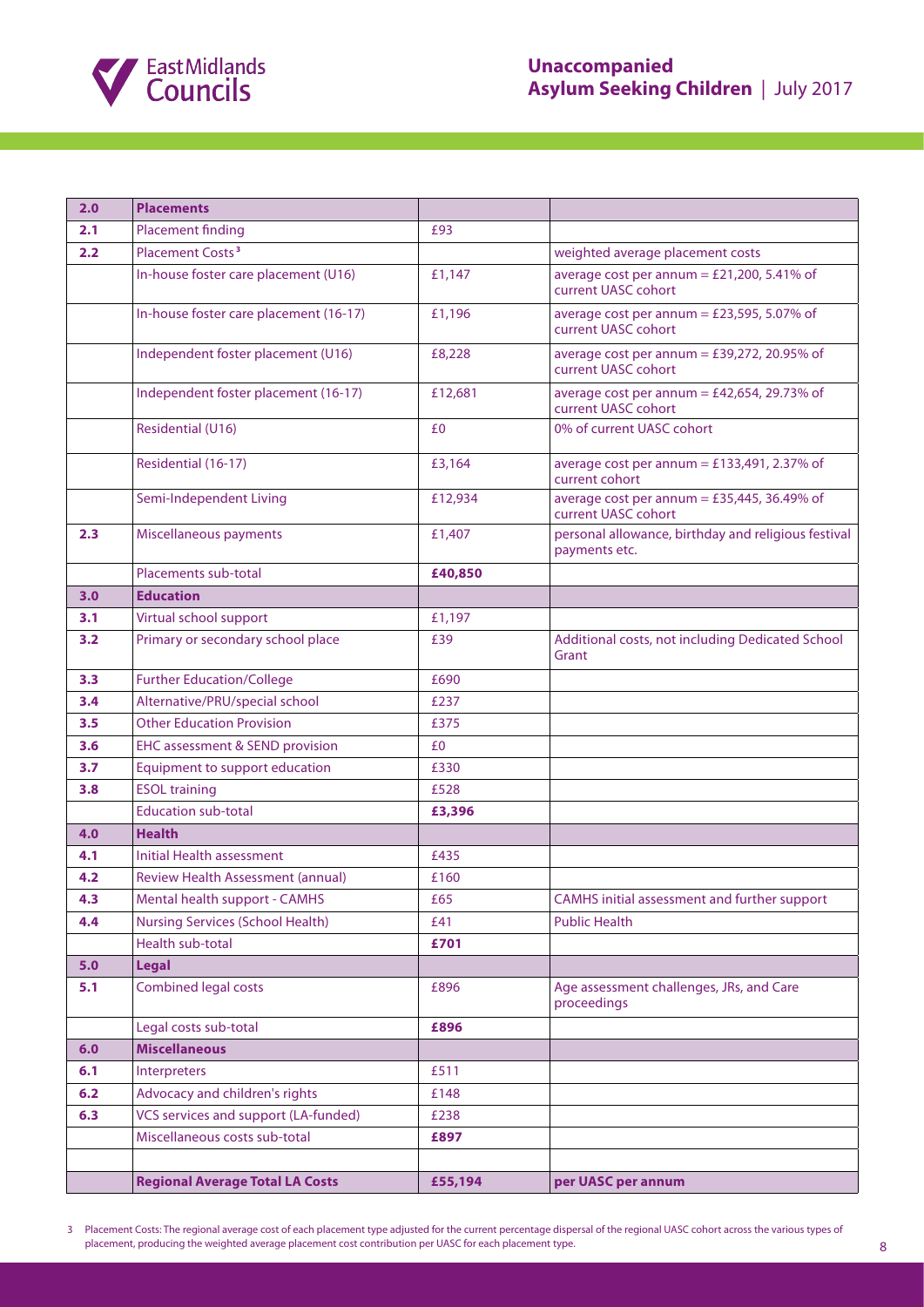

#### **Home Office UASC funding**

**4.12** The Home Office funds local authorities with UASC in their care at the rates**<sup>4</sup>** given in Table 3. By calculating the percentage distribution of the current regional

UASC cohort across the four funding rates, the weighted average Home Office reimbursement per UASC per annum can be calculated for the East Midlands as £30,231 (Table 3).

# **Table 3:**

Home Office funding rates 2016/17 against regional UASC demographics giving the average reimbursement to local authorities per UASC per annum.

| <b>UASC Funding Category</b>                            |           | Home Office Funding Rates 2016/17 |           | <b>Current regional</b><br><b>UASC</b> cohort | <b>Weighted Home</b><br><b>Office funding</b> |
|---------------------------------------------------------|-----------|-----------------------------------|-----------|-----------------------------------------------|-----------------------------------------------|
|                                                         |           | Per day                           | Per annum | demographics                                  | contribution                                  |
| Legacy Cases                                            | Under 16  | £95.00                            | £34,675   | 14.9%                                         | £5,167                                        |
|                                                         | $16 - 17$ | £71.00                            | £25,915   | 54.1%                                         | £14,020                                       |
| National Rate/Kent                                      | Under 16  | £114.00                           | £41,610   | 8.9%                                          | £3,703                                        |
| Referrals                                               | $16 - 17$ | £91.00                            | £33,215   | 22.1%                                         | £7,341                                        |
| Weighted average Home Office funding per UASC per annum |           |                                   |           |                                               | £30,231                                       |

# **5. Conclusions**

- **5.1** This research clearly demonstrates a significant gap in UASC funding. The results of the financial analysis above give an average cost to local authorities supporting UASC in their care as £55,194 per UASC per annum. By comparison with the weighted average Home Office reimbursement per UASC per annum of £30,231, a current funding shortfall to East Midlands local authorities of £24,963 per UASC per annum can be identified. In other words, present Home Office funding levels cover just over half (54.8%) of the costs incurred by local authorities in support of the current UASC cohort.
- **5.2** It should be noted that this approach assumes that the costs incurred by local authorities are, on average, equivalent for legacy and enhanced rate cases. However, whilst parity is assumed for the average costs, the funding shortfall between the two cohorts will be different due to the differing Home Office funding rates. Local authorities are required to submit separate UASC funding returns for their legacy, National Rate, and Kent Referrals UASC

cohorts. Based on the demographics of UASC in the East Midlands in early 2017, the weighted average funding shortfall for legacy cases is calculated to be £27,387 per child per annum, whereas for each National Rate/Kent Referrals case, the weighted average shortfall per year is £19,570.

**5.3** By providing enhanced funding tariffs for UASC arriving in the UK from 1st July 2016 or transferred through the NTS compared to 'legacy' case funding, the Government indicated that it "*recognises the burden placed on local authorities as a result of the increase in numbers of UASC.*"**<sup>5</sup>**However, the significant financial burden which local authorities continue to incur in support of legacy cases is not recognised by these enhanced rates. It is not unreasonable to postulate that parity of funding across all UASC categories at the enhanced rate might support local authorities currently unable to participate in the NTS on funding grounds to review their decisions. Therefore, a request arises through this research for the rationale for different funding tariffs to be reconsidered.

<sup>4</sup> "Funding to local authorities: Financial year 2016/17 (Unaccompanied Asylum Seeking Children (UASC))" (Oct 2016) Home Office [https://www.gov.uk/government/uploads/system/uploads/attachment\\_data/file/561388/UASC\\_Funding\\_Instructions\\_\\_2016-17\\_version\\_3.pdf](http://https://www.gov.uk/government/uploads/system/uploads/attachment_data/file/561388/UASC_Funding_Instructions__2016-17_version_3.pdf)

<sup>5</sup> "Government's response to the House of Lords European Union Committee report – Children in Crisis: unaccompanied migrant children in the EU" (Nov 2016) Unaccompanied minors in the EU inquiry, EU Home Affairs Sub-Committee. [http://www.parliament.uk/documents/lords-committees/eu-sub-com-f/unaccompanied-minors-in-the-eu/HOL-EU-Committee-Children-in-Crisis-report-Government](http://http://www.parliament.uk/documents/lords-committees/eu-sub-com-f/unaccompanied-minors-in-the-eu/HOL-EU-Committee-Children-in-Crisis-report-Government-response.pdf)[response.pdf](http://http://www.parliament.uk/documents/lords-committees/eu-sub-com-f/unaccompanied-minors-in-the-eu/HOL-EU-Committee-Children-in-Crisis-report-Government-response.pdf) 9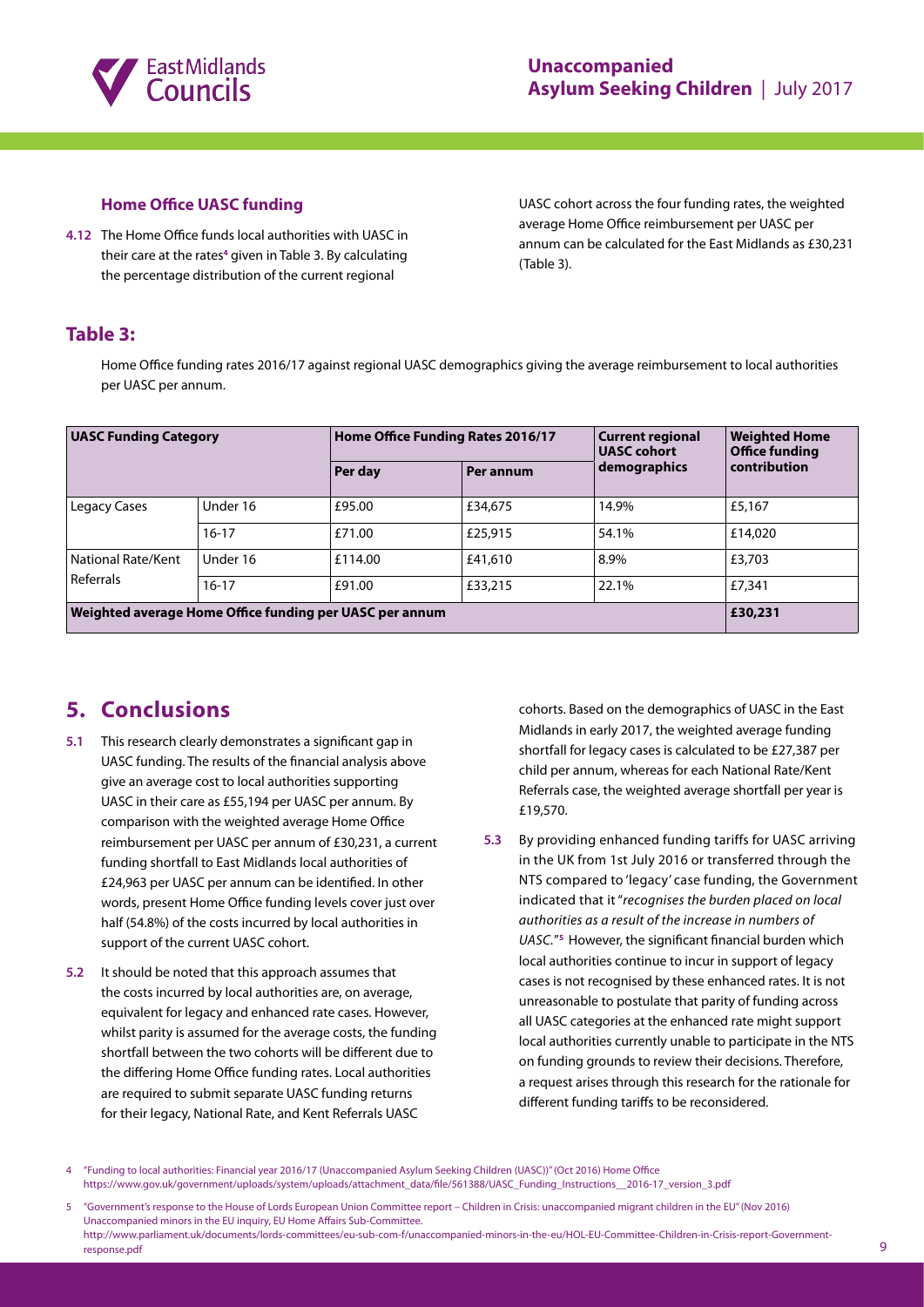

- **5.4** Clearly, over time, the proportion of National Rate/Kent Referrals cases will increase, reducing the extent of the impact of the legacy funding shortfall. However, any financially beneficial effects of this will be likely to take some significant time to become appreciable: legacy cases comprise 69.0% of the current regional UASC cohort, with 21.6% of the legacy UASC cohort being under 16 years old. Moreover, this should be considered in the wider financial context discussed in this report, which overwhelmingly suggests an upwards pressure on costs. It is also important to recognise that local authorities will, in many cases, continue to have legal responsibility for legacy UASC as they become Care Leavers, for whom the current levels of funding are considered by local authorities to be a significant budgetary risk (see 4.18, below).
- **5.5** These results were based on a sample size of 299 unaccompanied migrant children and young people, which equates to a funding shortfall to the East Midlands of £7.46 million per year. Within this overall cohort, as at the end of March 2017, 85.3% were 'spontaneous' (or 'clandestine') arrivals within the East Midlands. Local authorities have a statutory duty of care for these UASC, which represent £6.36 million of the overall funding shortfall. National Transfer Scheme cases comprised 11.0% of the cohort (representing £0.82 million of the funding shortfall), and 'Dubs' cases (s.67 of the Immigration Act 2016) accounting for the remaining 3.7% of the total cohort (£0.28 million of the funding shortfall). Therefore, those local authorities within the region which are, or were previously, participating in the NTS and 'Dubs' arrangements are incurring a combined £1.1 million funding shortfall per annum through the voluntary participation in these schemes.
- **5.6** It should be noted that this shortfall is based on the full quantifiable costs to local authorities in supporting UASC, and includes certain local authority healthcare and education costs, both of which are currently excluded from Home Office UASC funding criteria (see Appendix C). However, these excluded costs combined equate to £4,097, and represent only 7.4% of the total identified costs. Indeed, the weighted average Home Office funding figure of £30,231 per UASC per annum does not fully cover the regional average placement costs alone (£40,850). As noted previously, the costs identified in this research do not include several unit costs that are included within Home Office funding guidelines, particularly finance salaries and premises costs. Although not included in the regional average calculated in this research, the Home Office's current maximum level for premises costs are

£1,095 per UASC per annum (Appendix C), which when combined with indicative finance officer costs (£309.00, see 3.4 above), add a further £1,404.00 to the overall actual costs.

#### **Comparison with other research**

**5.7** In November 2016, the Association of Directors of Children's Services (ADCS) published its Safeguarding Pressures Phase 5 – Special Thematic Report of Unaccompanied Asylum Seeking and Refugee Children**<sup>2</sup>** . Within that report, their financial analysis concluded that, *"Currently, and at best the enhanced Home Office grant rates cover no more than 50% of the costs incurred by the local authority."* Their conclusion supports the findings of the research reported here. A comparison of the results of the ADCS research with this analysis across the various local authority services provided to UASC is given in Table 4.

#### **Table 4:**

Comparison of the results reported here with the ADCS (Nov 2016)**<sup>2</sup>** costs analysis.

| <b>Service</b><br>Provided                                    | Average cost per<br><b>UASC per annum</b><br>(East Midlands) | Average cost per<br><b>UASC per annum</b><br>(ADCS Report) |
|---------------------------------------------------------------|--------------------------------------------------------------|------------------------------------------------------------|
| Social Work                                                   | £8.454                                                       | £3,826                                                     |
| Placements                                                    | £40,850                                                      | £50,717                                                    |
| Education                                                     | £3,396                                                       | £4,805                                                     |
| Health                                                        | £701                                                         | Not calculated                                             |
| Legal                                                         | £896                                                         | £7,854                                                     |
| Miscellaneous                                                 | £897                                                         | f441                                                       |
| <b>Total local</b><br>authority costs<br>per UASC per<br>year | £55,194                                                      | £67,634                                                    |

**5.8** The results of the two studies are broadly similar. The total cost identified by this report is 82% of the total ADCS cost. The main difference is in placement costs. Key to understanding this is probably the different percentage share of UASC placed in the most expensive placement type, residential children's homes (this research: 2.4%; ADCS Report: 12%), perhaps reflecting different practice in the East Midlands compared to national figures reported by the ADCS, or a greater use of residential placements earlier in the National Transfer Scheme. The overall higher placements costs reported by the ADCS might also reflect higher average accommodation costs nationally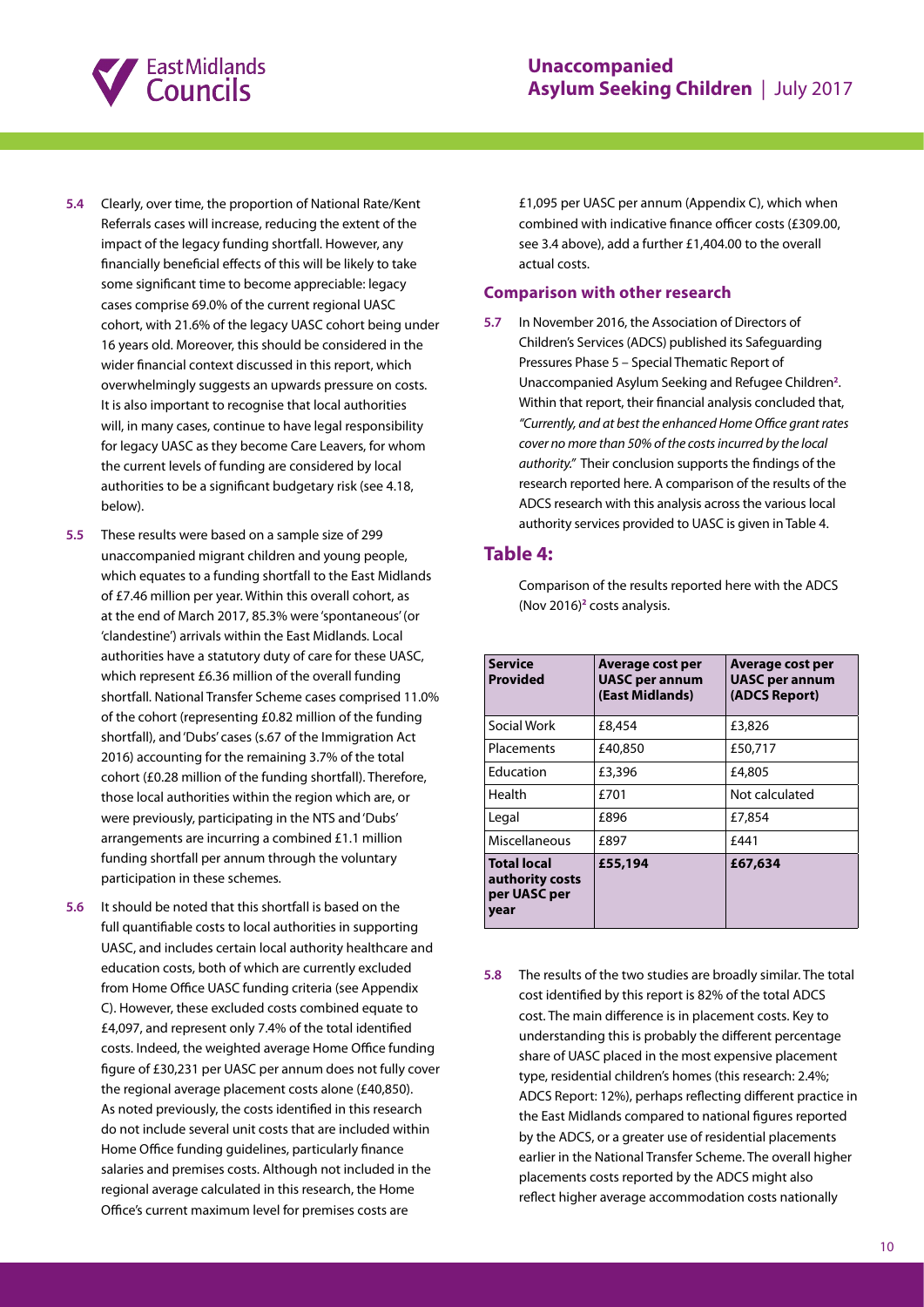

compared to the East Midlands, with the South East driving these higher costs. It is also interesting to compare placement figures for local authority and independent foster carers. In the (earlier) ADCS research, 27% of that UASC cohort were placed with in-house foster carers, compared to only 10.5% currently in the East Midlands. By contrast, 29% of the ADCS cohort were placed in independent foster placements while this research found that 50.7% of placements were with independent foster providers. This higher utilisation of independent foster carers reflects the increasing scarcity of suitable in-house foster placements. Given that placement costs account for almost three-quarters of the total average UASC cost (see 4.3, above), it is essential therefore that local authorities and the Strategic Migration Partnership work together to address this, both through measures to increase suitable local authority foster care capacity, as well as exploring opportunities for any joint commissioning arrangements in order to promote, for example, the driving down of costs through monopsony-type economies of scale.

- **5.9** The higher figure for social work provision reported here compared to the ADCS results reflects in part the greater detail captured, including costs for processing referrals, guidance-compliant age assessments, travel, and agency staffing costs. In some instances, caseloads for UASC social workers in the region are lower than other Looked After Children social worker caseloads due to the increased support needs of UASC (for example, supporting an asylum seeking child through interpreters and overseeing the asylum process require significant additional time).
- **5.10** There is a significant difference between the legal costs identified by the two reports. The ADCS research however relied on data from a single local authority for its legal cost figure; the East Midlands cost is an average of six local authorities' data, but as discussed above may well be a conservative figure. The true legal cost to local authorities may lie somewhere between the two.
- **5.11** The Local Government Association (LGA) is reported**<sup>6</sup>** to have estimated the average cost to local authorities per UASC per annum as £50,000. Although the source data was not available to this report, if the LGA's figure is confirmed, it is very similar to the results in the East Midlands.

## **Current and future pressures on Local Authority services**

- **5.12** The results reported here provide evidence of the significant financial pressures on local authorities incurred through the support of unaccompanied migrant children; these pressures are set to increase. Nationally, since 2013, the number of UASC looked after children has been steadily increasing and the proportion of looked after children who are UASC has also increased**<sup>7</sup>** . In the year ending March 2017, there was a 9% increase in UK asylum applications from unaccompanied asylum seeking children**<sup>8</sup>** . Regionally, since August 2016, numbers of UASC in the East Midlands have increased by 11%. If the number of UASC in the region continues to increase (through the National Transfer Scheme and 'spontaneous' arrivals), this will result in a further shortfall between Home Office funding and the actual costs to local authorities supporting UASC within the region. In addition, the two biggest factors in local authority UASC costs, placement costs and staffing costs, will also be expected to rise through placement contract arrangements and staff salary increases. While there might be some modest impact through economies of scale on the regional average cost as UASC numbers rise, and the proportion of the UASC cohort attracting the enhanced funding levels will gradually increase (but cf. 5.4, above), the overall financial burden on local authorities will continue to grow. Indeed, when the regional UASC numbers reach the 0.07% upper ceiling of the overall child population identified by the present interim National Transfer Scheme protocol, at current costs, age demographics, and assuming that all additional arrivals are funded at the enhanced rate, this will equate to a funding shortfall to the East Midlands of £14.7 million.
- **5.13** In response, the East Midlands Strategic Migration Partnership and local authorities will consider a range of opportunities to reduce costs, including: exploration of joint commissioning to reduce placement and other costs; targeted and bespoke training for staff and foster carers; sharing of best practice; peer reviews of UASC services; support to explore ways in which UASC costs are recorded by local authorities; as well as a focus on reducing the use of agency staffing. In addition, the East Midlands SMP will support the continuing work by local authorities to increase their in-house foster care capacity.

6 "Specialist needs migrant children 'can leave councils with £90k gap'" (23 Feb 2017) The MJ [https://www.themj.co.uk/Specialist-needs-migrant-children-can-leave-councils-with-90k-gap/206845](http://https://www.themj.co.uk/Specialist-needs-migrant-children-can-leave-councils-with-90k-gap/206845) 

<sup>7</sup> "Children looked after in England (including adoption) year ending 31 March 2016" (Sept 2016) Department for Education [https://www.gov.uk/government/uploads/system/uploads/attachment\\_data/file/556331/SFR41\\_2016\\_Text.pdf](http://https://www.gov.uk/government/uploads/system/uploads/attachment_data/file/556331/SFR41_2016_Text.pdf) 

<sup>8</sup> "Immigration statistics, January to March 2017: How many people do we grant asylum or protection to?" (May 2017) Home Office [https://www.gov.uk/government/publications/immigration-statistics-january-to-march-2017/how-many-people-do-we-grant-asylum-or-protection-to](http://https://www.gov.uk/government/publications/immigration-statistics-january-to-march-2017/how-many-people-do-we-grant-asylum-or-protection-to)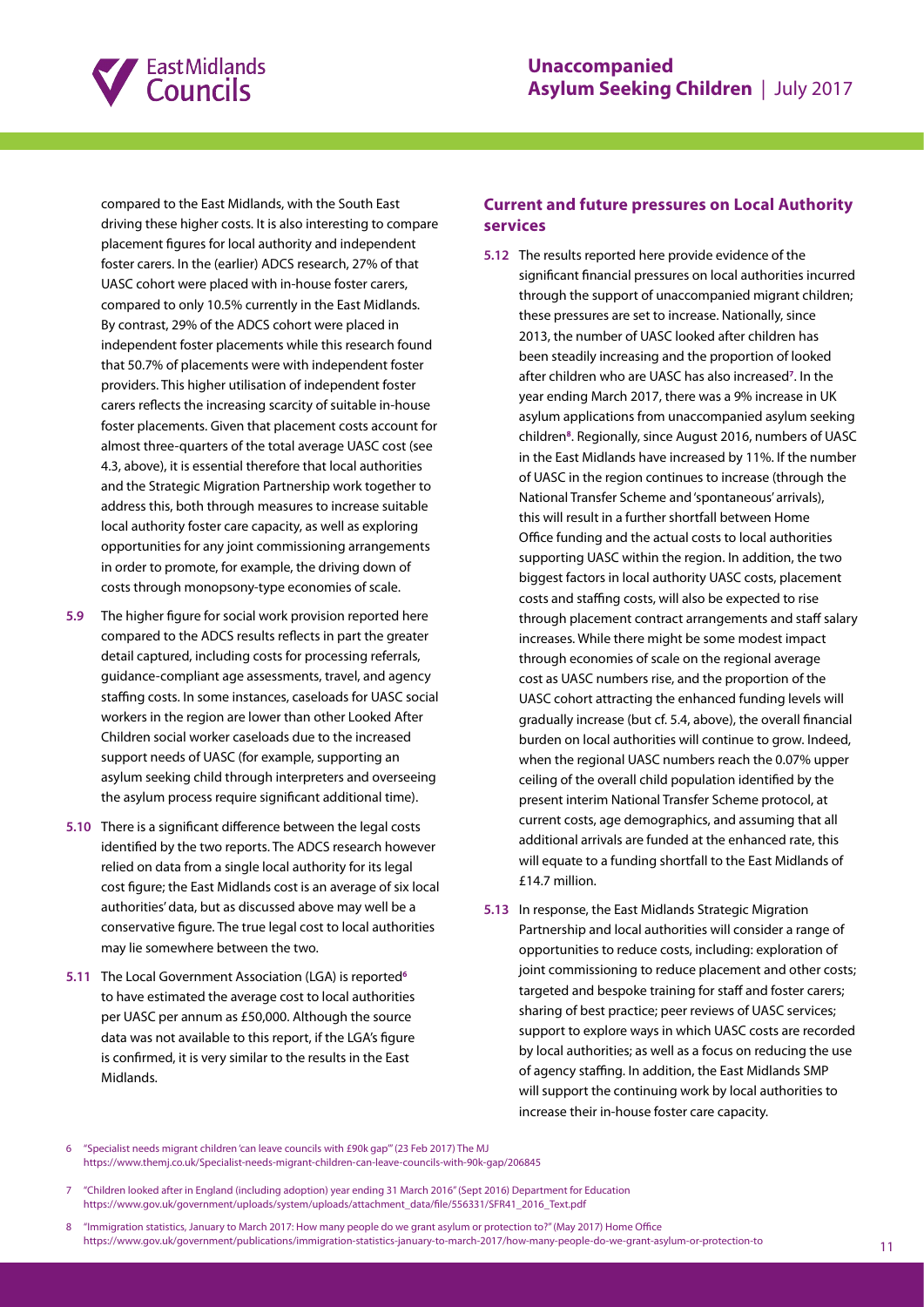

- **5.14** While these approaches may mitigate the effects of rising costs to some extent, and the outcomes for several bids to the Controlling Migration Fund from within the region are awaited, the funding gap is likely to continue to increase. The results reported here are based on the current profile of UASC needs. With the anticipated arrival of further particularly vulnerable and potentially younger children through the 'Dubs' arrangements and the probable increased utilisation of the Vulnerable Children's Resettlement Scheme, the 'average' needs of each UASC are likely to increase, along with the costs in supporting these higher needs. Additionally, an understanding of the needs of the current UASC cohort is still developing and significant issues, mental health needs in particular, may be yet to emerge, with the concomitant increase in local authority support costs. One recent estimate<sup>6</sup> put the cost to local authorities of resettling UASC with specialist needs (such as those requiring intensive counselling) at £130,000 per child per annum. The costs incurred when UASC go missing may also increasingly become a factor.
- **5.15** The Voluntary and Community Sector (VCS) within the region provides a range of support to UASC and former UASC young adults. At a time of reducing statutory budgets, the VCS provides vital additional services across a range of unaccompanied children's needs, including accommodation, practical and emotional support, advice, information, and advocacy, as well as training courses for other organisations working with UASC. Appendix A contains examples of the impact that increasing numbers of UASC are having on the VCS in the East Midlands.
- **5.16** In addition to unaccompanied asylum seeking children, children entering the region under the Dublin III regulations have also had an impact on social work capacity and local authority budgets. Since the closure of the Calais Camp last autumn, the region has received around 40 Dublin III children. The distribution of these children has not been uniform however, and has placed considerable pressure on the city councils of Nottingham and Leicester in particular. An indication of costs incurred in support of Dublin III children and a case study to illustrate some of the issues arising in support of Dublin III reunifications are included in Appendix B.
- **5.17** Although not quantified here, there are additional indirect costs incurred by local authorities in the voluntary transfer of UASC through the NTS. Placement of UASC puts further pressure on foster care and registered children's homes capacity, which has an impact on the availability of suitable local placements for indigenous children in

care, causing placements to be sourced with independent providers, often out of county, at higher costs, and with the corresponding impact on social work capacity and travel costs that longer journeys incur. Currently, such displacement costs from a child who is not UASC are excluded from Home Office funding criteria (Appendix C).

- **5.18** This research focused solely on the current UASC population within the region (aged under 18 years). The costs to local authorities in support of former UASC Care Leavers is beyond the scope of this report. However, with numbers of former UASC Care Leavers in the region currently at 285 (as at 31 March 2017), local authorities across the region have identified this cohort as a significant budgetary concern. Some of the costs identified for former UASC Care Leavers include the provision of personal advisors, personal allowance, university fees, home establishment grants for those setting up independent accommodation (£2,000 per care leaver for one local authority), and mental health support. In addition, the Staying Put Scheme enables care leavers to remain with their former foster carers after they turn 18. Some of the over-18 former UASC population are benefiting from the Staying Put arrangements which is a further source of financial burden on local authorities, as well as the impact on the foster carer's capacity and the assessment of their on-going suitability to foster due to the presence of the care leaver within the fostering household.
- **5.19** Currently, Government funding for legacy former UASC Care Leavers is available above the threshold of 25 FTE supported young adults within a particular local authority at £150 per week. National Rate cases and Kent Referrals cases are funded at £200 per week**<sup>9</sup>** . The proportion of former UASC within the Care Leavers cohort is increasing across the region, and given that the majority of current UASC in the region are legacy cases (69%), the number of legacy former UASC Care Leavers supported by local authorities at the associated lowest funding level category will be a significant issue for at least the next few years. Additionally, any costs associated with changes in local authority responsibilities towards appeal rights exhausted (ARE) Care Leavers through the implementation of the Immigration Act 2016 are still to become clear. Local authority funding shortfalls in support of former UASC Care Leavers are qualitatively considered to be greater than the funding shortfall for current UASC. However, further quantitative research is needed to understand in detail the full costs incurred by local authorities in the region associated with supporting former UASC Care Leavers.

9 "Funding to local authorities: Financial year 2016/17 (Leaving Care (post 18 years of age))" (Oct 2016) Home Office [https://www.gov.uk/government/uploads/system/uploads/attachment\\_data/file/561691/LC\\_Funding\\_Instructions\\_2016-17\\_v1.4.pdf](http://https://www.gov.uk/government/uploads/system/uploads/attachment_data/file/561691/LC_Funding_Instructions_2016-17_v1.4.pdf)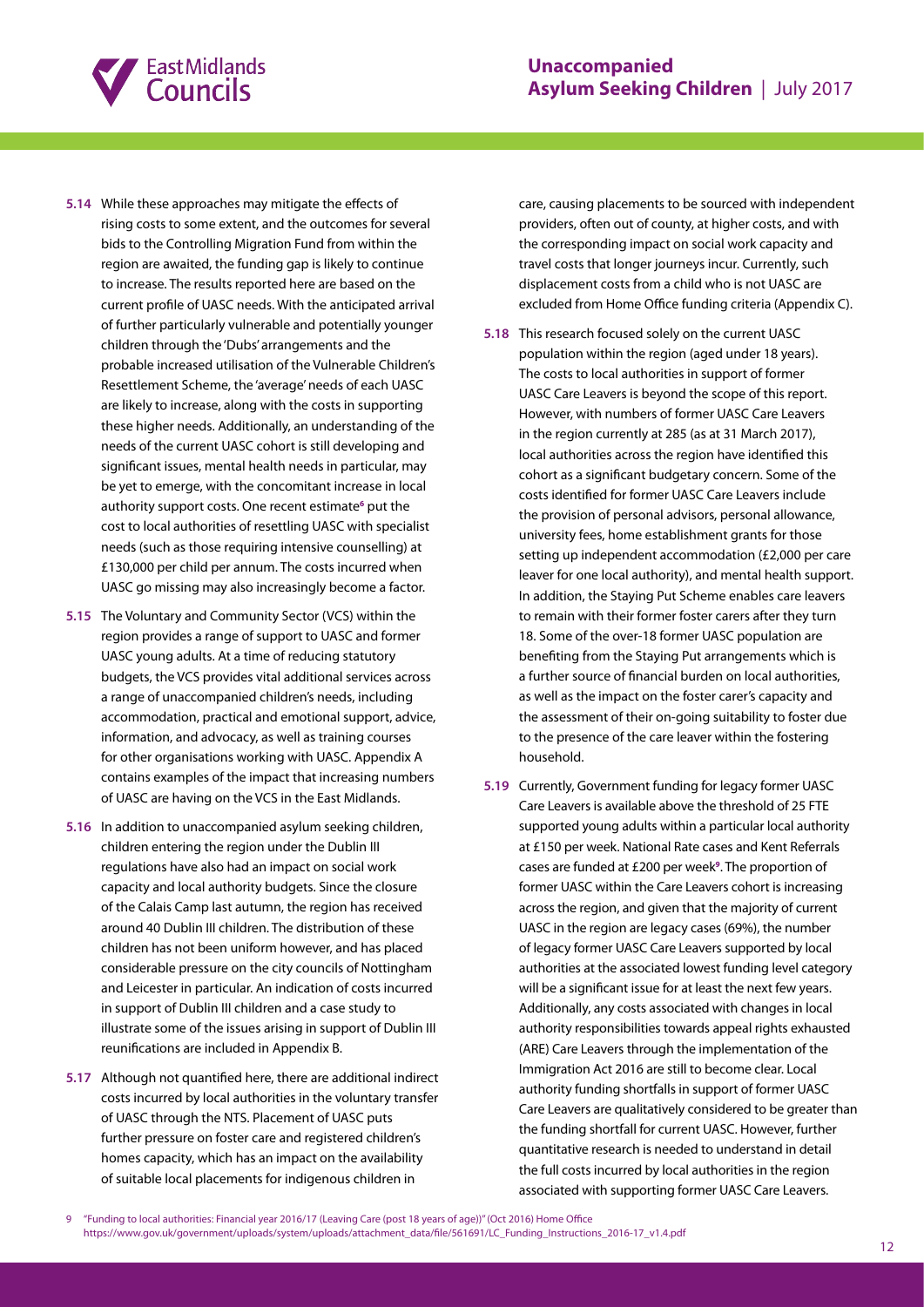

**5.20** Given the complexity and range of needs of unaccompanied asylum seeking children and the impact on local services across the region, the Strategic Migration Partnership and local authority UASC lead officers view as essential the continued development of central government interdepartmental liaison and coordination in order to understand further the local impact of UASC on a range of partner agencies in the provision of health and education services.

#### **Increased funding for Unaccompanied Asylum Seeking Children**

- **5.21** The Department for Communities and Local Government "New Burdens Doctrine" **<sup>10</sup>** sets out guidance for government departments leading on new policies, requiring that the net additional cost of all new burdens placed on local authorities by central Government *"must be assessed and fully and properly funded"* in order to ensure that the pressure on council tax is kept down. The guidance states that *"it is essential that the assessment of the costs should be as accurate as possible".* In its review of the New Burdens Doctrine, "Local Government New Burdens" **<sup>11</sup>**, the National Audit Office identified a number of key findings, including that government departments take the cost assessment process seriously but have struggled in some cases to get reliable cost data from local authorities: *"Departments used a variety of existing data and collected new data from authorities to model likely costs of new burdens. However, estimating reliably the volume of new activities and associated costs or savings is difficult for authorities. There can often be little data to inform departments' assessments."***<sup>11</sup>**
- **5.22** Based on a number of different data sources, there is a growing consensus that current levels of Home Office funding for UASC do not meet the present and anticipated future costs to local authorities in supporting unaccompanied migrant children. This report has identified a £7.46 million funding shortfall per year to

support the current UASC population within the East Midlands, which is only likely to increase further in the coming months. Last year's ADCS report**<sup>2</sup>** found a similar gap in funding, which equated to almost £3.4 million per 100 UASC per year. The National Audit Office has identified that over recent years, local authorities have mostly protected spending on statutory services but have significantly reduced spending on some discretionary services**<sup>11</sup>**. And a recent report**<sup>12</sup>** by the Local Government Association looking at children's services more broadly estimates that a minimum of £2 billion will be required by 2019/20 to fund the additional pressures on children's services brought about by a growing population and inflation. Looking forwards, the LGA warns that, *"ongoing reductions to local authority budgets are forcing many areas to make extremely difficult decisions about how to allocate increasingly scarce resources."***<sup>12</sup>**

**5.23** In this context, the need for the provision of adequate funding levels to enable local authorities to ensure that they are able to provide suitable and sustainable support to meet the needs of UASC, some of the most vulnerable children and young people within society, has never been greater. Not only would increased funding levels assist in local authorities' statutory responsibilities to support UASC arriving 'spontaneously' within their boundaries, but it would support the case for on-going voluntary participation in the National Transfer Scheme. All participating local authorities have identified costs as a risk factor in their continuing participation in the NTS**<sup>13</sup>**. Moreover, two local authorities within the East Midlands have identified present funding levels as a determinant factor in their current non-participation in the Scheme. If the NTS is to continue to expand to facilitate increasingly equitable distribution of UASC across the country, the case for funding levels which reflect the actual costs to local authorities in support of UASC, as well as former UASC Care Leavers, must surely be an urgent priority.

# **Acknowledgements**

The East Midlands Strategic Migration Partnership would like particularly to thank all of the local authority UASC Lead Officers within the region without whose invaluable input this report would not have been possible, as well as the support and insightful contributions to this analysis from Children's Services Managers, Finance Officers, Placements Managers, Data Officers and other local authority colleagues, regional Health Service Leads, the Nottingham & Nottinghamshire Refugee Forum, the British Red Cross, the ADCS, and the SDSA.

- 11 "Local Government New Burdens" (June 2015) National Audit Office [https://www.nao.org.uk/wp-content/uploads/2015/06/Local-government-new-burdens.pdf](http://https://www.nao.org.uk/wp-content/uploads/2015/06/Local-government-new-burdens.pdf)
- 12 "Councils face £2 billion funding gap to support vulnerable children by 2020" (11 May 2017) Local Government Association [http://www.local.gov.uk/about/news/councils-face-2-billion-funding-gap-support-vulnerable-children-2020](http://http://www.local.gov.uk/about/news/councils-face-2-billion-funding-gap-support-vulnerable-children-2020)

<sup>10</sup> "New Burdens Doctrine - Guidance for government departments" (June 2011) Department for Communities and Local Government [https://www.gov.uk/government/uploads/system/uploads/attachment\\_data/file/5960/1926282.pdf](http://https://www.gov.uk/government/uploads/system/uploads/attachment_data/file/5960/1926282.pdf) 

<sup>13</sup> Indeed, one local authority which is participating in the NTS has identified the costs incurred in support of UASC as preventative to their participation in other asylum and refugee programmes.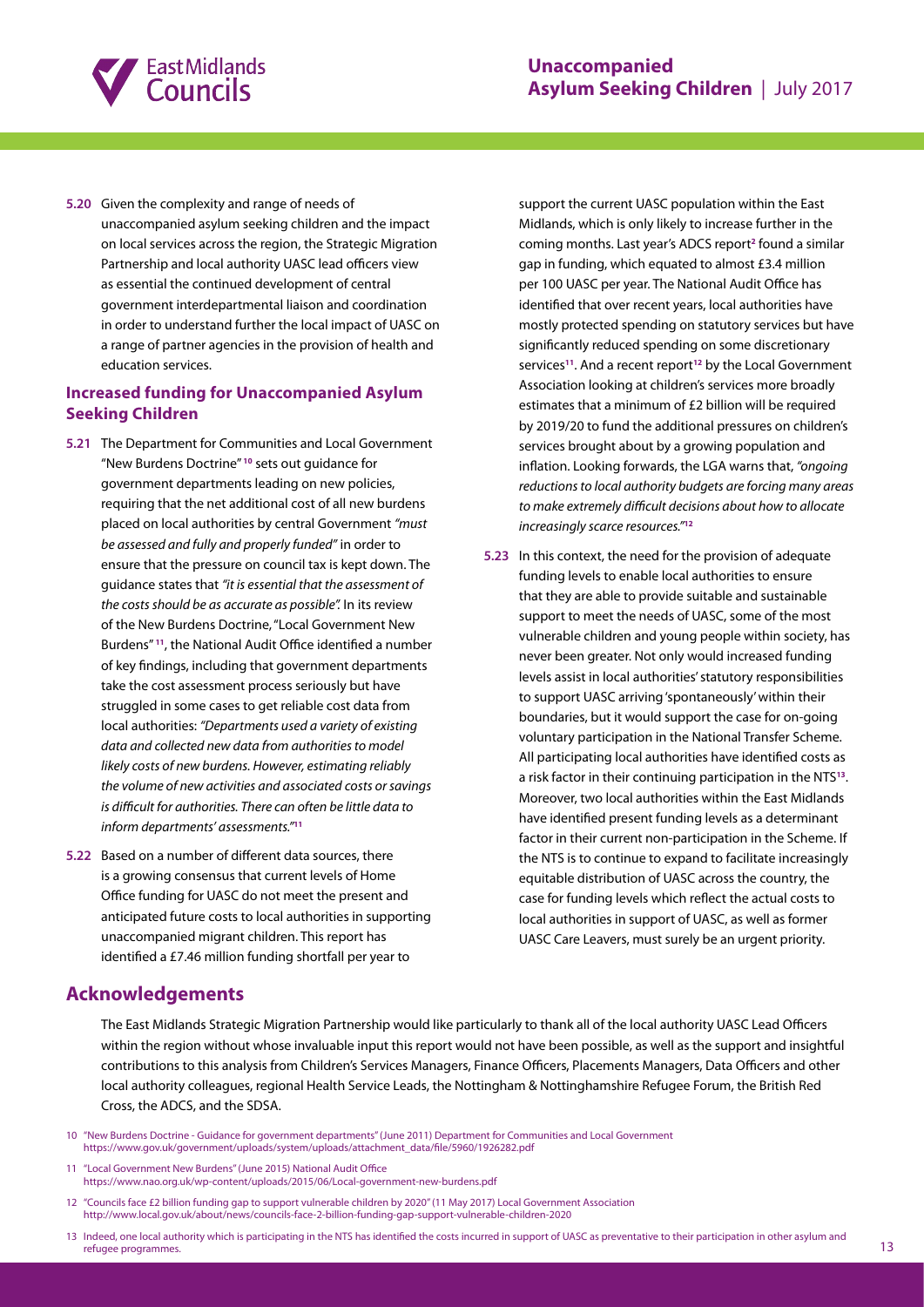

# **6. Appendices**

## **Appendix A:**

**Examples of the impact of UASC on the Voluntary and Community Sector**

#### **(i) Nottingham & Nottinghamshire Refugee Forum**

- **6.1** The Nottingham & Nottinghamshire Refugee Forum kindly produced a report "Unaccompanied Asylum Seeking Children and Young People – the Impact on the Voluntary Sector" **<sup>14</sup>** in support of this research, which is excerpted here.
- **6.2** The Nottingham and Nottinghamshire Refugee Forum (NNRF) is an independent voluntary organisation and registered charity set up in 2000 to work with refugees and asylum seekers. It offers practical advice, information, support and friendship and also campaigns on issues affecting this vulnerable population. Its mission is 'To support Asylum Seekers and Refugees in Nottingham and Nottinghamshire to gain fair and just outcomes, rebuild their lives and integrate into society.'
- **6.3** Currently NNRF offers a wide range of distinct projects including health, housing, immigration & asylum, welfare rights, education & employment, interpreting provision, SVPR, drop-in general advice, integration, and antidestitution.
- **6.4** One of NNRF's key projects is our UASC Project which was initiated in 2014 with a small grant from Comic Relief in recognition of the rising numbers of UASC that began to arrive in our region. We had a target to work with 60 young people (from all groups) in a year but the numbers doubled in year 1 and tripled in year 2. At the present, we are working with over 260 young people; 59 of whom being UASC under the care of 6 different local authorities.

**6.5** The Young People's Project (YPP) offers a range of discrete programmes and support, total costs of which are given below:

| <b>Cost Type</b>         | <b>Subtotal</b> | <b>Currently</b><br>funded?  | <b>Cost met</b><br>by            | <b>Deficit</b><br>$\%$ |
|--------------------------|-----------------|------------------------------|----------------------------------|------------------------|
| Orientation<br>programme | £15,240         | No (funding<br>ended)        | <b>NNRF</b>                      | 100%                   |
| Bike project             | £10,800         | Partially                    | <b>NNRF</b>                      | 50%                    |
| <b>ESOL</b>              | £9,972          | Nο                           | <b>NNRF</b>                      | 100%                   |
| Youth sessions           | £14,022.24      | Partially<br>(GIK)           | $NNRF +$<br>partner              | 58%                    |
| Casework                 | £43,340         | Partially                    | $NNRF +$<br>CR grant             | 50%                    |
| Partnership              | £3,240          | No, but<br>venues<br>offered | $NNRF +$<br>partners             | 75%                    |
| Training                 | £600            | Partially<br>charged         | <b>NNRF</b><br>unless<br>charged | 60%                    |
| <b>Total</b>             | £97,214.24      |                              |                                  |                        |
| After<br>contributions   | £63,952.00      |                              |                                  | 66%                    |

**6.6** The report concludes: *"From this outline, it is easy to see the extent upon which organisations like NNRF are impacted by the rising number of UAS children. While we are hugely in favour of LAs being supported and strengthened appropriately to look after children in need, it's unfortunate that the voluntary sector in general has been totally overlooked by those centrally allocating funds. Our capacity and resources have been stretched to their limits and there is only so much that we can absorb before the impact becomes too great and our ability to sustain our work with young people is affected. Organisations like us offer a vital lifeline to young people at a critical time of their lives and the sector needs recognition and support to be able carry on."***<sup>14</sup>**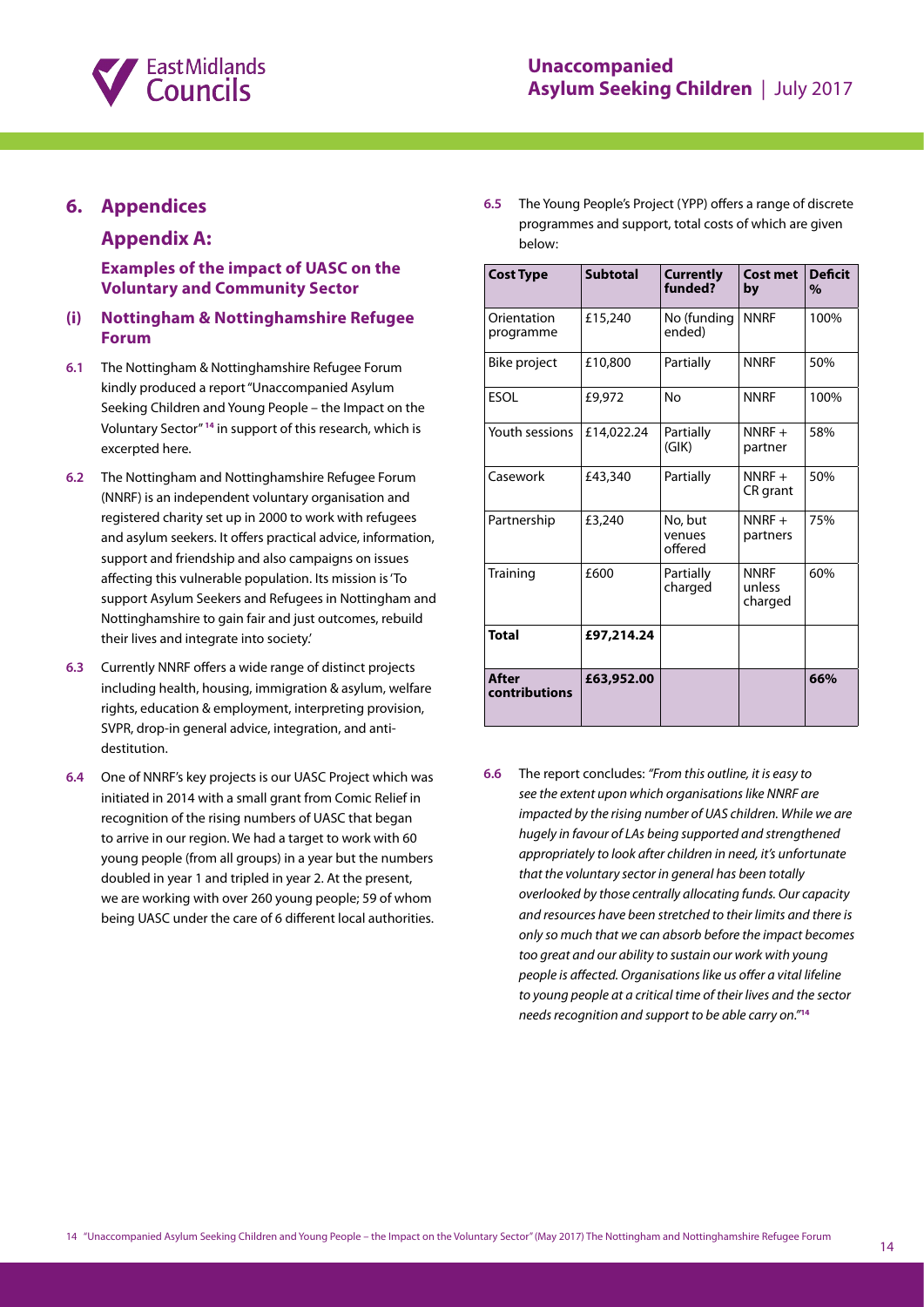

#### **A typical NNRF case study**

- **6.7** M arrived in the UK in October 2016, following the closure of the Calais jungle camp. M is 16 years old and from Sudan. M was processed by UKBA under the Dublin regulation as he had a brother in the UK and he was an unaccompanied minor in Calais. M had spent several months in Calais having made it there after a harrowing journey 8 months earlier from war torn Sudan. The older brother had previously been a client of Refugee Forum and brought M to the Forum a week after his arrival in the UK. We invited them to attend an information session we put on for the young people and family members newly arrived from Calais, where they could find out about services available, and practical information on how to access a GP, find a solicitor, and apply for school/college. The youth worker assisted M to register at college, register with a doctor, and find a local solicitor to progress his asylum claim. We also contacted the Home Office several times to communicate with them in regards to his SEF extension. M was living with his brother in a shared house in Nottingham city. Unfortunately, shortly after his arrival the landlord informed the brother that he was in breach of his tenancy agreement and unable to continue to have his brother living in the property and gave them notice to leave. M and his brother presented at Refugee Forum for advice about housing and we informed the duty social worker of the housing issues. While the local authority were completing their assessment, M became homeless as his brother decided he could no longer care for him as he didn't want to lose his own accommodation and as he was claiming benefits himself he could not afford to support his younger brother. M presented at Refugee Forum on a Friday afternoon. Due to the emergency nature of the situation, the worker contacted a local organisation called HOST who agreed to find an emergency placement for him in the community, whilst the LA was sourcing a more sustainable long term solution. M was taken by the worker to the HOST placement that night, where he then spent the next 10 days with a volunteer host who provided him with somewhere safe to sleep and 3 meals a day. He was also provided with a 20 day bus pass so he could get around and still visit his brother who lived in another part of the city.
- **6.8** M has now been taken into the care by the local authority and lives in a semi-independent house in the city. We enrolled M at college and he is now studying 7 hours a week, while awaiting a full time place at college in September. The Refugee Forum youth team have continued to work closely with the local authority and

the support workers, attending his LAC review meetings and CAMHS appointments. M is currently completing the bike project and is very excited about learning to fix and maintain a bike which will then be his. M has also accessed various group activities including the weekly youth group, and the monthly Trent university outreach sessions, where M showed a talent for art and design, and has talked about his desire to study engineering in the future once he has improved his English,.

**6.9** M was taken to his substantive asylum interview by a youth project volunteer, who had built up a good relationship with M since his arrival to the UK, and M requested she go with him on the day. M has now been granted 5 years refugee status in the UK and is growing in confidence and maturity and looking forward to progressing his English language skills and focusing on his future.

#### **(ii) British Red Cross**

- **6.10** The British Red Cross (BRC) provides support to UASC within the East Midlands, working alongside social workers and foster carers. A case study for the support and advocacy provided to one unaccompanied asylum seeking child within the region exemplifies the level of impact on the Red Cross in working with the UASC cohort (staff hours are cumulative estimates):
	- Attending the Home Office interviews (staff time: 2 working days)
	- Supporting letters (staff time: 4-5 hours)
	- Interpreting (staff time: 15 hours)
	- Attending Age assessments (Independent Adult) -Age disputes (staff time: 3 working days)
	- Attending Looked After Child review (every 6 months) (staff time: 2 working days cumulative)
	- Family reunion assistance finding solicitors (not covered under legal aid – solicitors initial payment – ranging from £60 to £300) (staff time: 2 working days cumulative)
	- Advice on education, housing, asylum process, refusal (staff time: 5 hours)
	- Assistance for travel documents and provisional driving license (staff time: 3 hours)
	- Liaising with social services and foster carers (staff time: 2 working days cumulative)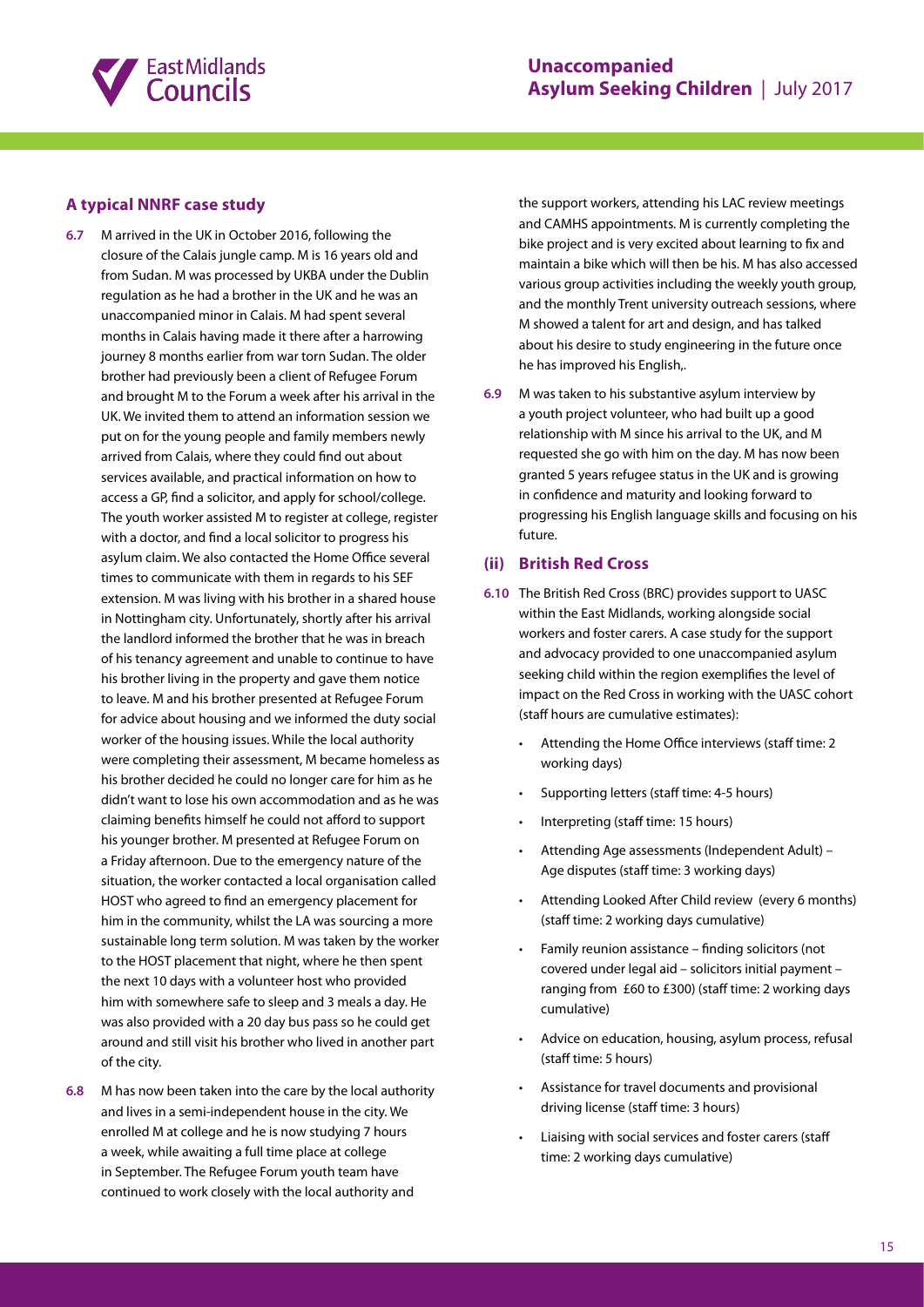

- • Helping integrate UASC into UK society and their independence (staff time: 5 working days cumulative)
- • Personal skills cooking, money handling (staff time: 6 working days cumulative)
- **6.11** Staff and UASC travel and miscellaneous costs equate to £115.00 in this case study.
- **6.12** The BRC also provides support to a number of unaccompanied asylum seeking children through the International Family Tracing Service. Costs incurred by the BRC in relation to this service derive from the following:
	- • Tracing Service referral process, including informationgathering in liaison with Social Services
	- • Tracing interviews (initial and follow-up) including staff time for two BRC staff members/ volunteers, room hire, and interpreter costs (£25-40 per hour).
	- • Ongoing provision of training to Social Services, children's homes staff and support workers (staff time: 2 hours per session)
	- Liaison with local authorities in support of the referral process into the National Referral Mechanism (NRM) for potentially trafficked children

# **Appendix B:**

## **Children transferred under Dublin III Arrangements**

**6.13** Each Dublin III case incurs costs in social worker time for both the family assessment (£300 per assessment, although this cost is offset through Controlling Migration Fund payments) and on-going social work support for Children in Need (£145 per month per child, minimum of 3 months per case). Costs have also been incurred from section 17 budgets for subsistence support (£700 for January and February). The reunification for some of these cases has failed, despite initial assessments, and the children have become UASC Children in Care, the associated costs are reflected within this research. However, for those cases where reunification has endured, a number of families have become homeless (e.g. where the carer was living in an HMO not licenced to accommodate under 18s) and have been placed in hotels to maintain the reunification, which incurs additional costs for the local authority's Children's Services.

- **6.14** The following case study serves to highlight the complexity for Children's Services in supporting Dublin III children.
- **6.15** Shadrach (not his real name) is a 15 year old young man from Eritrea, who came to the East Midlands under Dublin III regulations to be reunified with his brother. A social worker conducted a home visit to complete a Local Authority checklist early December 2016 to see whether the proposed place where Shadrach was going to stay with his brother was suitable and safe. Shadrach's brother was at home. He shared that he was happy to have his brother join him as they have not seen each other for more than four years. Shadrach's brother stays in a five bedroomed house which he shares with three other adults; they are not related. Shadrach's brother has one bedroom to himself and shares the lounge and kitchen with the other tenants. Shadrach's brother works five nights a week from 17:30 to 04:00 every Sunday to Thursday. Whilst Shadrach's brother felt that he could afford to meet Shadrach's needs, it is the nights that Shadrach would have to be on his own that were concerning. Shadrach would have to be in the sole care of others not related to him and who have no commitment to him. In this view it was felt that Shadrach would not be safe.
- **6.16** Shadrach therefore became looked after by the local authority on mid-December 2016 and placed in one of the council's homes. During his care period he became ill with a resurgence of malaria, which he had previously in Africa. This was successfully treated by the city hospital. Shadrach has settled well in the home. He will be attending ESOL classes in the near future. He continues to have regular contact with his brother.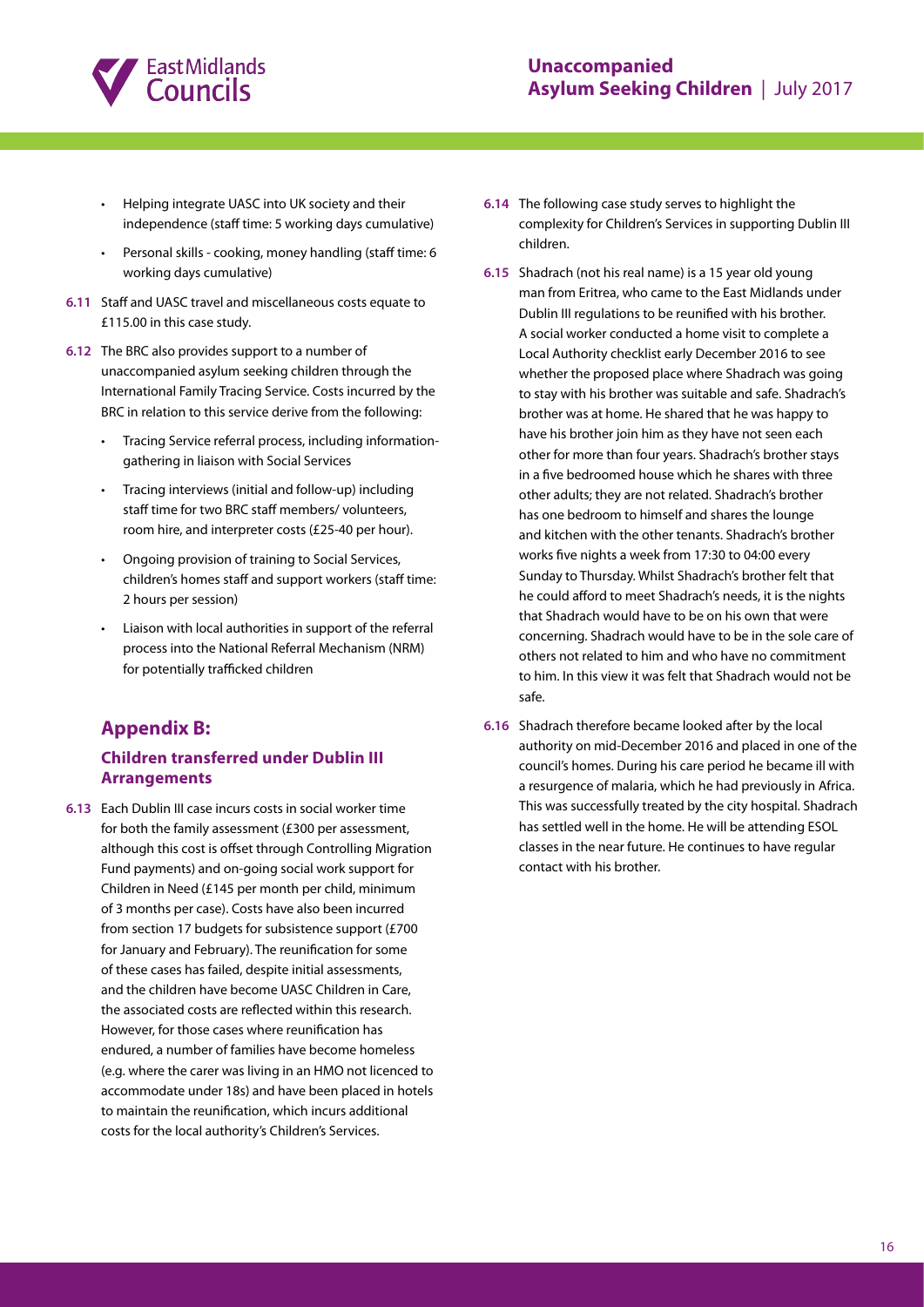

# **Appendix C:**

# **Home Office UASC Funding Guidelines: Notes for submitting Annex B (Final Claim)**

|                                                                                                                                  | <b>UASC Funding 2016/2017 - National Rate Cases Claim</b>                                                                                                                                                                                                                                                                                          |  |
|----------------------------------------------------------------------------------------------------------------------------------|----------------------------------------------------------------------------------------------------------------------------------------------------------------------------------------------------------------------------------------------------------------------------------------------------------------------------------------------------|--|
|                                                                                                                                  | <b>Notes for submitting Annex B (Final Claim)</b>                                                                                                                                                                                                                                                                                                  |  |
|                                                                                                                                  | Before submitting the Annex B (Final Claim) all cases for the relevant period must be resolved. This means that<br>each case must be either agreed or not valid and each not valid case must be covered by a Not Valid form.<br>Please email the completed Annex B (Excel version) to UASCLAFundingTeam@homeoffice.gsi.gov.uk by 15-July-<br>2017. |  |
|                                                                                                                                  |                                                                                                                                                                                                                                                                                                                                                    |  |
|                                                                                                                                  | The notes below give guidance on how to complete the final claim form (Annex B).                                                                                                                                                                                                                                                                   |  |
|                                                                                                                                  | You need to fill in all the yellow and green boxes, the white, grey and orange boxes and totals are completed<br>automatically. Black boxes are intended to be empty cells. You must not alter the formulae.                                                                                                                                       |  |
|                                                                                                                                  | Insert the name of your local authority in cell F6.                                                                                                                                                                                                                                                                                                |  |
|                                                                                                                                  | Points are numbered below using the 'line numbers' used on the Annex B form.                                                                                                                                                                                                                                                                       |  |
| 1                                                                                                                                | Total relevant direct support cost expenditure for UASC (line 1)                                                                                                                                                                                                                                                                                   |  |
|                                                                                                                                  | Relevant expenditure may include the provision of accommodation and board where the local authority has a duty to<br>carry out an assessment of need and to accommodate a UASC or is accommodating a UASC as a result of a care order<br>(including an interim care order), and the child is accommodated or maintained by:                        |  |
| Placing the child with a family or other suitable person (but not with a relative or family friend), or<br>$\tilde{\phantom{0}}$ |                                                                                                                                                                                                                                                                                                                                                    |  |
|                                                                                                                                  | Maintaining the child in a community home, a voluntary home, or a registered children's home, or<br>$\tilde{\phantom{0}}$                                                                                                                                                                                                                          |  |
|                                                                                                                                  | For a young person aged 16 or 17 maintaining the young person in suitable supported lodgings or independent<br>$\tilde{\phantom{0}}$<br>accommodation or                                                                                                                                                                                           |  |
|                                                                                                                                  | The local authority has a duty to carry out an assessment of need and to provide a range of services appropriate<br>$\tilde{\phantom{0}}$<br>to UASC needs where a young person aged 16 or 17 has been assessed to be a child in need and the young<br>person is provided with support.                                                            |  |
|                                                                                                                                  | Plus:<br>Reasonable travelling expenses to enable the child (UASC) to attend a hearing of an appeal on his/her claim for asylum<br>or an interview in connection with his/her claim for asylum which has been requested by the Secretary of State.                                                                                                 |  |
|                                                                                                                                  | You should also record the number of days in each category of accommodation expenditure. The total number of days<br>must agree with the total number of days agreed for U16 and 16-17.                                                                                                                                                            |  |
|                                                                                                                                  | Expenditure on cases non-eligible for UASC funding should be excluded from the claim.                                                                                                                                                                                                                                                              |  |
| $\overline{\phantom{a}}$                                                                                                         | Total relevant administration expenditure for UASC (line 2)                                                                                                                                                                                                                                                                                        |  |
|                                                                                                                                  | This should include direct relevant administration costs ONLY, together with any social services assessment costs, but is<br>to exclude:                                                                                                                                                                                                           |  |
|                                                                                                                                  | Indirect administration. (e.g. recovery of overheads on a percentage basis or apportioned costs of non directly<br>(a)<br>related expenditure, e.g. the chief executive's pro-rata revenue expenditure).                                                                                                                                           |  |
|                                                                                                                                  | Healthcare costs.<br>(b)                                                                                                                                                                                                                                                                                                                           |  |
|                                                                                                                                  | Education costs.<br>(c)                                                                                                                                                                                                                                                                                                                            |  |
|                                                                                                                                  | Interest costs incurred in the financing of the services.<br>(d)                                                                                                                                                                                                                                                                                   |  |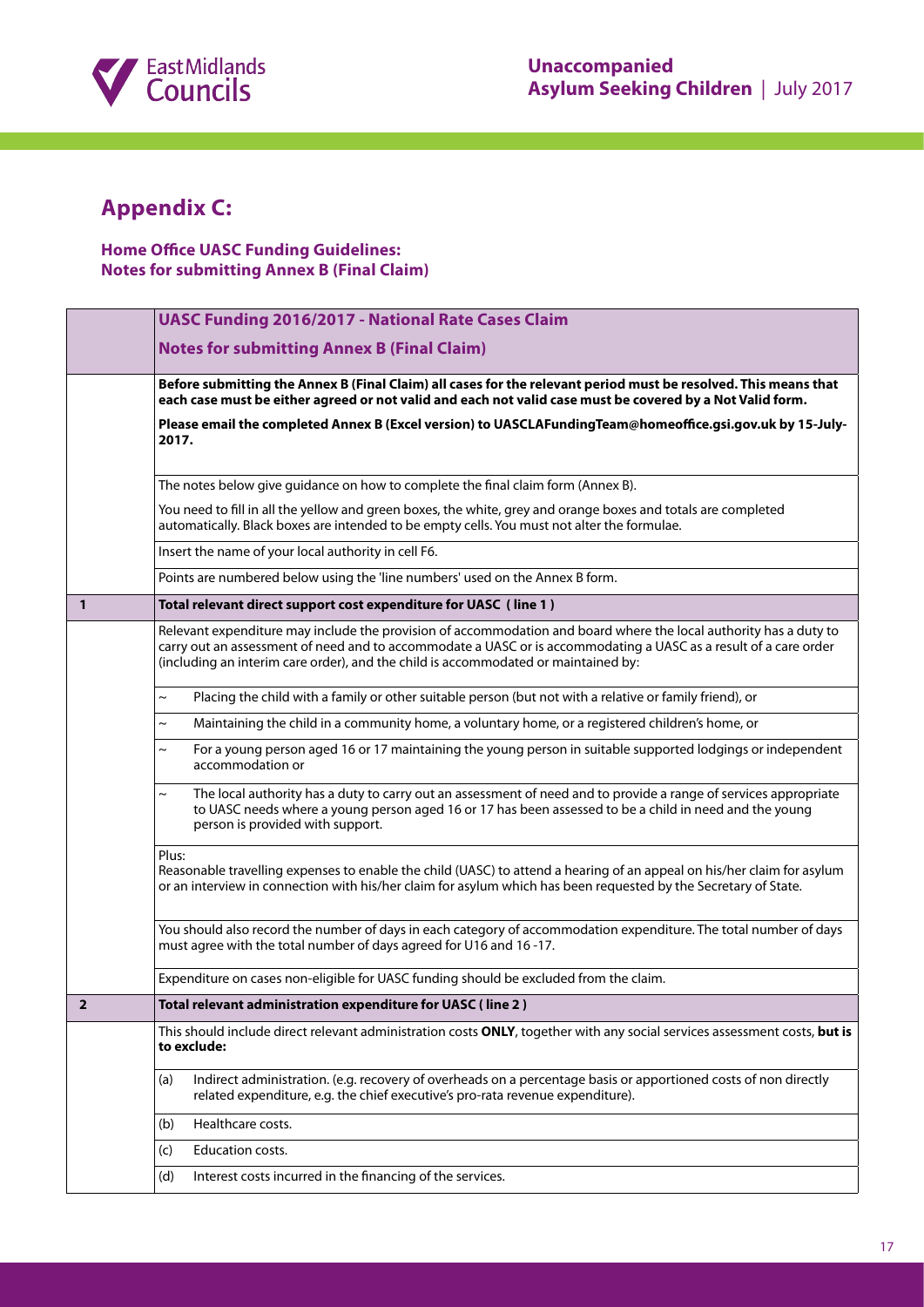

|                | Displacement costs from a child who is not a UASC.<br>(e)                                                                                                                                                                                                                |  |
|----------------|--------------------------------------------------------------------------------------------------------------------------------------------------------------------------------------------------------------------------------------------------------------------------|--|
|                | (f)<br>Payments in respect of any persons aged 18 years and over.                                                                                                                                                                                                        |  |
|                | Payments in respect of children who have been separated from their parents as a result of a Section 9 decision.<br>(g)                                                                                                                                                   |  |
|                | Payments in respect of a child who has been placed with family or friends.<br>(h)                                                                                                                                                                                        |  |
|                | Expenditure on cases non-eligible for UASC funding.<br>(i)                                                                                                                                                                                                               |  |
|                | It should be net of any housing benefit, family allowance, jobseekers allowance or other social security benefit paid.<br>No support will be paid to the local authority for the period when a young person has been treated as an adult and<br>received asylum support. |  |
|                | The relevant administration expenditure must be categorised, irrespective of age groups, by:                                                                                                                                                                             |  |
|                | Social Worker Salaries plus costs.                                                                                                                                                                                                                                       |  |
|                | Admin and Finance Salaries plus costs.                                                                                                                                                                                                                                   |  |
|                | Premises costs.                                                                                                                                                                                                                                                          |  |
|                | Other relevant administration costs.                                                                                                                                                                                                                                     |  |
|                | Corporate Recharges, if applicable.                                                                                                                                                                                                                                      |  |
| 3              | Total relevant expenditure for supporting UASC (line 3)                                                                                                                                                                                                                  |  |
|                | This is completed automatically.                                                                                                                                                                                                                                         |  |
| 4              | Total number of UASC U16 support days (line 4)                                                                                                                                                                                                                           |  |
|                |                                                                                                                                                                                                                                                                          |  |
|                | The sum of the number of days UASC aged under 16 were supported during the relevant period. (Please copy them<br>from the agreed March 2017 Annex A claim). This will only be correct if the Annex A has been completed properly.                                        |  |
|                | Once Period 12 Annex A is approved, no new cases can be added. Therefore please ensure all children are accounted for<br>in that Annex A. The deadline for Period 12 submission is 15th April 2017.                                                                      |  |
| 5              | Total number of UASC 16&17 support days (line 5)                                                                                                                                                                                                                         |  |
|                | The sum of the number of days UASC aged 16 and 17 were supported during the relevant period. (Please copy them<br>from the agreed March 2017 Annex A claim). This will only be correct if Annex A has been completed properly.                                           |  |
|                | Once Period 12 Annex A is approved, no new cases can be added. Therefore please ensure all children are accounted for<br>in that Annex A. The deadline for Period 12 submission is 15th April 2017.                                                                      |  |
| o              | <b>UASC funding entitlement (line 6)</b>                                                                                                                                                                                                                                 |  |
|                | This is completed automatically.                                                                                                                                                                                                                                         |  |
| $\overline{7}$ | Funding payable lower of standard rates or expenditure (line 6a)                                                                                                                                                                                                         |  |
|                | This is completed automatically.                                                                                                                                                                                                                                         |  |
| 8              | Total payments on account (line 7)                                                                                                                                                                                                                                       |  |
|                | Insert amount of the individual payments on account that you have received for the year 2016/17 into lines 9a to 9m.<br>You should ensure the amounts match the remittance advice you receive from data matchers.                                                        |  |
|                | UASC 2016/17 funding payments will have a remittance reference: 2016/17 UASC POA (National Transfer) up to Mth xx.                                                                                                                                                       |  |
|                | The total will be calculated automatically in lines 7 and 9.                                                                                                                                                                                                             |  |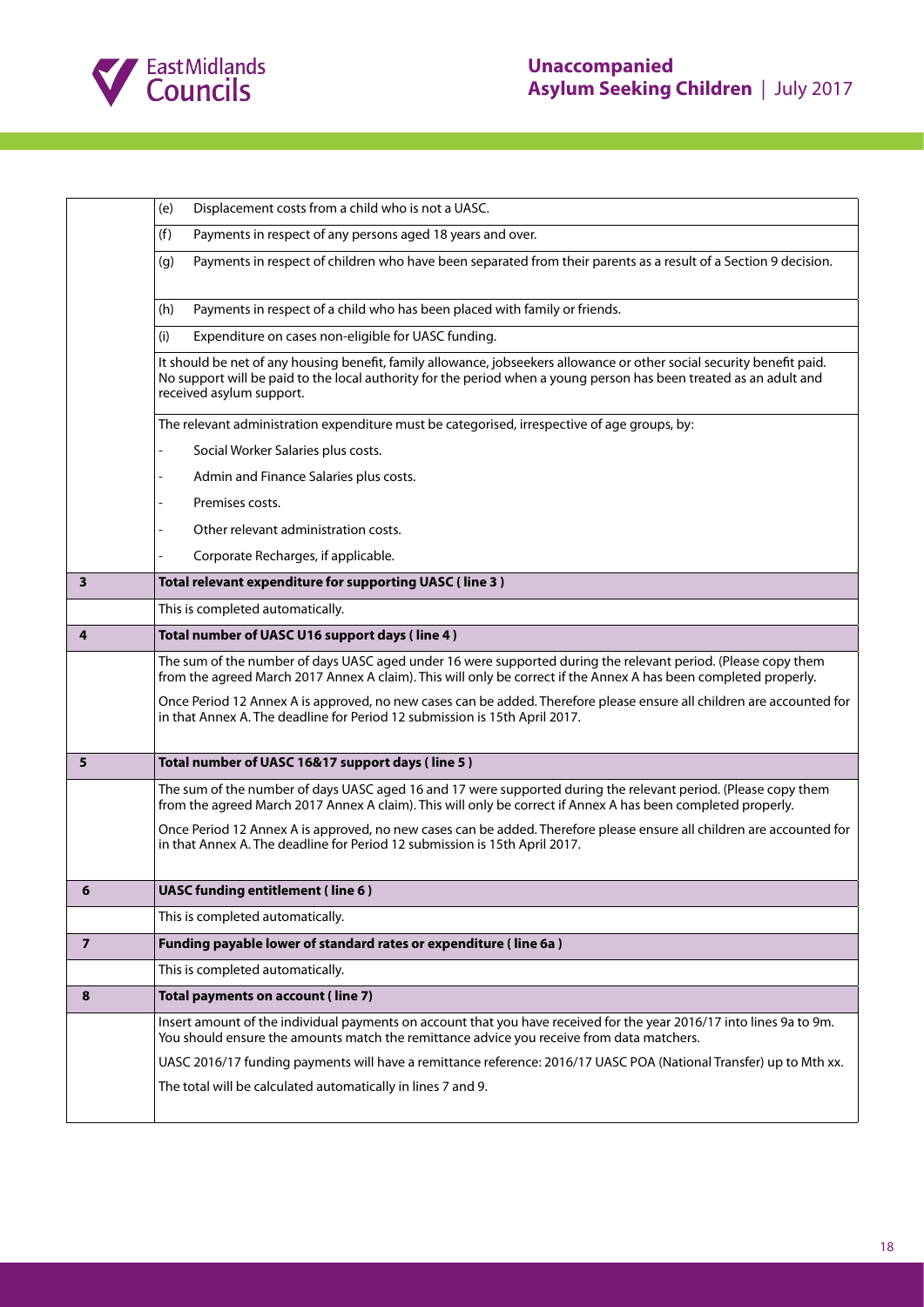

| 9  | Amount now due from / (to) Home Office (line 8)                                                                                                                                                                                      |                                                                                                                                                                                                                                                                                                                                                                                                                                                                                                      |  |
|----|--------------------------------------------------------------------------------------------------------------------------------------------------------------------------------------------------------------------------------------|------------------------------------------------------------------------------------------------------------------------------------------------------------------------------------------------------------------------------------------------------------------------------------------------------------------------------------------------------------------------------------------------------------------------------------------------------------------------------------------------------|--|
|    | This is completed automatically.                                                                                                                                                                                                     |                                                                                                                                                                                                                                                                                                                                                                                                                                                                                                      |  |
|    | If the final funding claim is not consistent with the amount of previous monthly on account payments, resultant under-<br>payments will be reimbursed and over-payments reclaimed by the Home Office as soon as reasonably possible. |                                                                                                                                                                                                                                                                                                                                                                                                                                                                                                      |  |
| 10 | <b>Compulsory Certification section:</b>                                                                                                                                                                                             |                                                                                                                                                                                                                                                                                                                                                                                                                                                                                                      |  |
|    | Ensure that the form is signed and dated by your local authority's Chief Finance Officer and submitted, in line with<br>funding instructions, no later than 15th July 2017.                                                          |                                                                                                                                                                                                                                                                                                                                                                                                                                                                                                      |  |
|    | Provide a contact name, email address and telephone number for enquiries about the form.                                                                                                                                             |                                                                                                                                                                                                                                                                                                                                                                                                                                                                                                      |  |
| 11 | Actual unit costs per day                                                                                                                                                                                                            |                                                                                                                                                                                                                                                                                                                                                                                                                                                                                                      |  |
|    |                                                                                                                                                                                                                                      | A requirement for 2016/17 is for local authorities to review actual daily unit costs per day, which are automatically<br>calculated on Annex B final claim, to ensure correct cost recording. Detailed analysis of actual unit costs, in a format<br>easily prepared by the authority and clearly understandable by Home Office to explain 'overspends', will be required to<br>be submitted with the Annex B final claim if actual daily unit costs exceed maximum levels, assessed for 2016/17 as: |  |
|    | Internal foster:                                                                                                                                                                                                                     | £58.00 per day                                                                                                                                                                                                                                                                                                                                                                                                                                                                                       |  |
|    | Independent foster:                                                                                                                                                                                                                  | £113.00 per day                                                                                                                                                                                                                                                                                                                                                                                                                                                                                      |  |
|    | <b>Residential homes:</b>                                                                                                                                                                                                            | £262.00 per day                                                                                                                                                                                                                                                                                                                                                                                                                                                                                      |  |
|    | Semi - independent:                                                                                                                                                                                                                  | £50.00 per day                                                                                                                                                                                                                                                                                                                                                                                                                                                                                       |  |
|    | Bed & breakfast:                                                                                                                                                                                                                     | £40.00 per day                                                                                                                                                                                                                                                                                                                                                                                                                                                                                       |  |
|    | Other direct costs:                                                                                                                                                                                                                  | Not to exceed 3% of total direct costs, i.e. allocate to a category<br>above.                                                                                                                                                                                                                                                                                                                                                                                                                        |  |
|    |                                                                                                                                                                                                                                      |                                                                                                                                                                                                                                                                                                                                                                                                                                                                                                      |  |
|    | <b>Indirect costs:</b>                                                                                                                                                                                                               |                                                                                                                                                                                                                                                                                                                                                                                                                                                                                                      |  |
|    | Social workers & on costs:                                                                                                                                                                                                           | £14.00 per day                                                                                                                                                                                                                                                                                                                                                                                                                                                                                       |  |
|    | Admin & finance & on costs:                                                                                                                                                                                                          | £3.00 per day                                                                                                                                                                                                                                                                                                                                                                                                                                                                                        |  |
|    | Premises costs:                                                                                                                                                                                                                      | £3.00 per day                                                                                                                                                                                                                                                                                                                                                                                                                                                                                        |  |
|    | Other costs:                                                                                                                                                                                                                         | £4.00 per day                                                                                                                                                                                                                                                                                                                                                                                                                                                                                        |  |
|    | Corporate recharges:                                                                                                                                                                                                                 | £2.00 per day                                                                                                                                                                                                                                                                                                                                                                                                                                                                                        |  |
|    | Total indirect:                                                                                                                                                                                                                      | £26.00 per day                                                                                                                                                                                                                                                                                                                                                                                                                                                                                       |  |
|    |                                                                                                                                                                                                                                      |                                                                                                                                                                                                                                                                                                                                                                                                                                                                                                      |  |